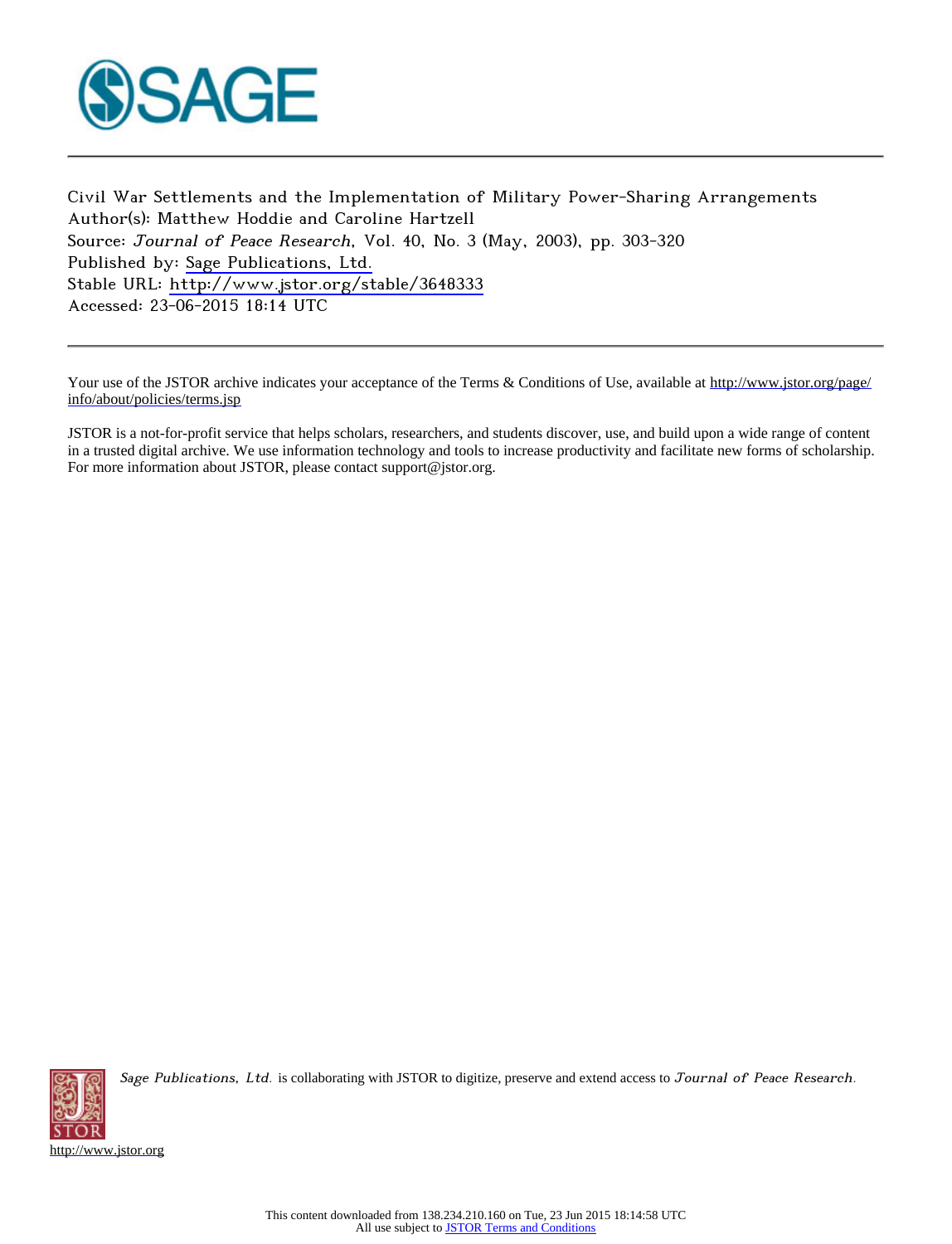

**© 2003 Journal of Peace Research, vol. 40, no. 3, 2003, pp. 303-320 Sage Publications (London, Thousand Oaks, CA and New Delhi) [0022-3433(200305)40:3; 303-320; 032988]** 

# **Civil War Settlements and the Implementation of Military Power-Sharing Arrangements\***

**MATTHEW HODDIE** 

**Department of Political Science, Texas A&AM University** 

# **CAROLINE HARTZELL**

**Department of Political Science, Gettysburg College** 

**This article considers the role that the implementation of peace agreements has on the prospects for fostering a durable peace following the negotiated resolution of civil wars. Focusing on the 16 peace agreements between 1980 and 1996 that have included provisions for the sharing or dividing of military power among former combatants, the authors find that the complete implementation of this aspect of settlements significantly improves the prospects for maintaining peace. They suggest that this proves to be the case because of the important and credible signals of conciliatory intent among former enemies that are made through the process of implementation. They find that implementation serves as a concrete signal of a genuine commitment to peace as signatories to an agreement prove willing to endure the costs associated with both compromising their original war aims and withstanding potential challenges from within their own groups. Based on these results, the authors offer policy recommendations focusing on the role that third-party actors and aid donors might play in facilitating the successful implementation of negotiated peace agreements.** 

#### **Introduction**

**The recent growth in the academic literature concerning the resolution of civil wars reflects the international community's heightened attention to the challenge of establishing negotiated bargains capable of bringing bloody intrastate conflicts to an end. Having explored such issues as the conditions under which civil war combatants are most likely to agree to end a conflict through** 

**peaceful means (see Mason, Weingarten & Fett, 1999; Enterline & Balch-Lindsay, 2001), scholars have turned their attention to the question of how different aspects of the settlement process shape the prospects for a durable peace following the conclusion of civil violence.'** 

**In this article, we consider one aspect of the settlement process - the implementation of peace agreements. We offer an explanation as to why the implementation of settlements is crucial for ensuring a durable peace and an empirical demonstration of the plausibility of our argument based on an examination of 16 civil war settlements reached between the** 

**<sup>\*</sup> Thanks to Donald Rothchild for helpful comments. An appendix detailing the military power-sharing or powerdividing provisions agreed to in each of the cases coded in the article and assessing the extent to which each provision is implemented can be found from a link at: http://www**polisci.tamu.edu/Hoddie/Index.htm. **addresses: Matthew Hoddie: mshoddie@polisci.tamu.edu; Caroline Hartzell: chartzel@gettysburg.edu.** 

**i Recent works concerning civil war settlements include Stedman (2001); Stedman, Rothchild & Cousens (2002); Walter (2002); and Fortna (2002).**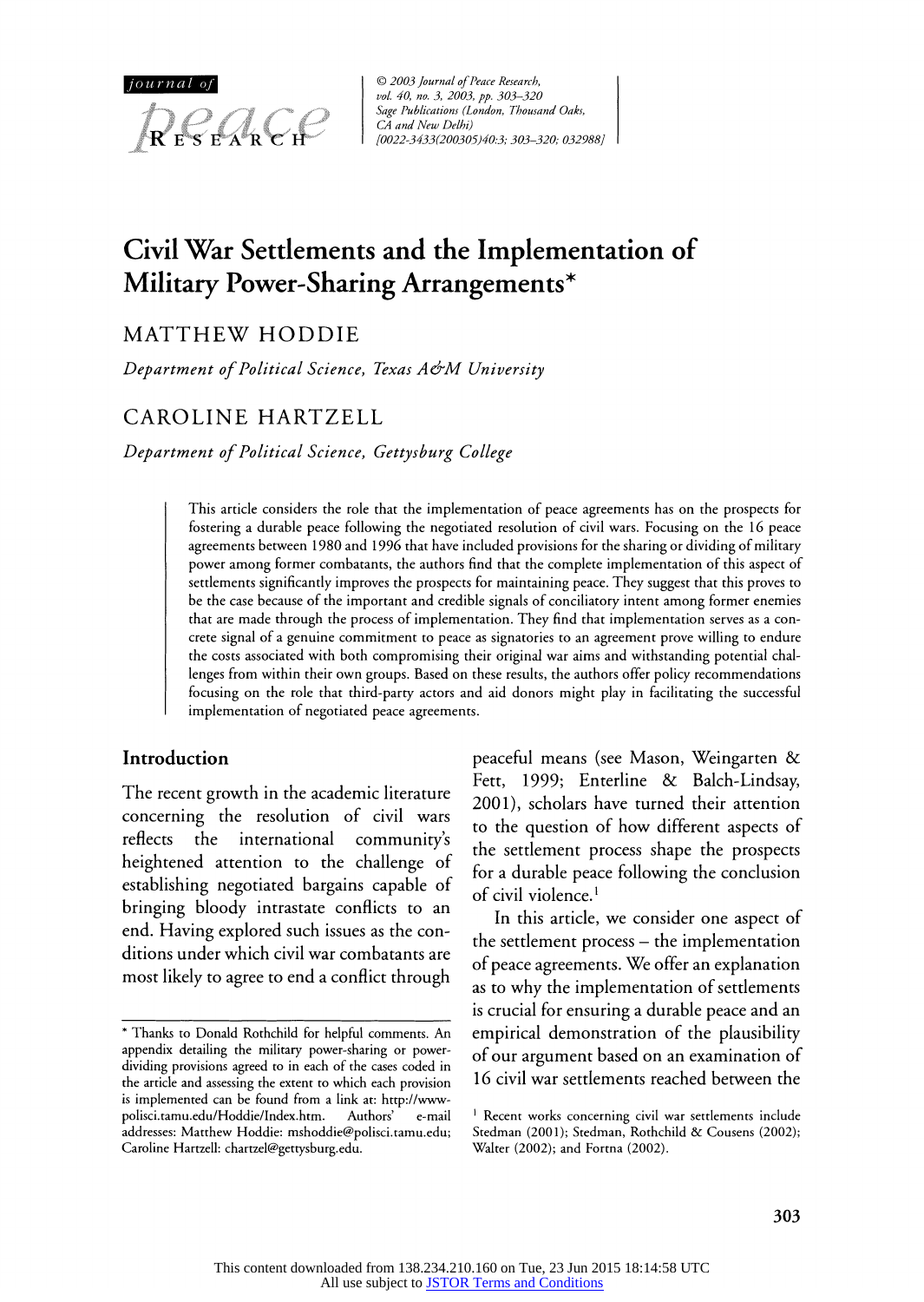**years 1980 and 1996. We find that full implementation of settlements is associated with the maintenance of stability within postwar states because of the effects that this process has on the perceptions of former combatants. By implementing the provisions of a peace agreement, signatories engage in costly signaling regarding their commitment to the peace, signals that serve to reassure opponents about the prospects for long-term coexistence.** 

**The article is divided into four sections. The first section provides an overview of the existing literature concerning the implementation of peace agreements and notes some common limitations associated with these studies. In the second section, we develop the claim that the full implementation of agreements often proves to be a crucial prerequisite to stability because it serves as a means for former combatants to signal their commitment to the maintenance of peace. In the third section, we substantiate this perspective regarding the implementation process and its relationship to durable peace through an examination of 16 negotiated settlements. We find that successful efforts to implement agreement provisions for the sharing or dividing of military power are strongly associated with peace in the long term. We conclude in the final section with a discussion of policy prescriptions that we derive from our findings regarding the importance of costly signaling in civil war settlements.** 

# **Existing Studies Concerning the Implementation of Civil War Settlements**

**Most of the academic literature relating to civil war peace agreement implementation has focused on the anarchic environment in which this process takes place and the challenges this presents for ensuring the maintenance of stability. These works tend toward the view that an immediate post-civil war** 

**environment of pervasive uncertainty and distrust among former opponents makes the full implementation of settlements a challenging but crucial prerequisite to peace. According to this perspective, full implementation of peace accords proves important because it provides reassurances to wartime opponents that their partners in the settlement process value stability over conflict and remain committed to the process of establishing a self-enforcing peace.2 This perspective highlights the central role that the issue of credible commitment plays in the postcivil war environment. As former opponents commit to living side by side following the end of war, they require proof that their contributions to settlement stability will not redound to their detriment in future interactions with their competitors.3** 

**In short, advocates of the full implementation of peace agreements argue that this process is important because it serves to convince adversaries that the commitments they made to peace in the bargaining stage of the settlement process are credible. While we share this outlook, we view the existing literature as deficient in two important respects - one theoretical and another empirical. Our theoretical concern with existing studies is the failure to explain exactly how the process of settlement implementation serves to increase confidence among groups that the intentions of their former adversaries are benign. It remains uncertain exactly why it proves to be the case that the process of carrying out the terms of a settlement produces the credibility and trust necessary for a self-sustaining peace.** 

**Our second concern regarding the** 

**<sup>2</sup>For studies that offer this perspective regarding the importance of peace agreement implementation, see de Soto & del Castillo (1995); Hampson (1996); Stedman & Rothchild (1996); and Stedman (2001). See also United States Institute of Peace (1996).** 

**<sup>3</sup> See Leeds (1999) and Walter (1997, 2002) for more on the issue of credible commitment.**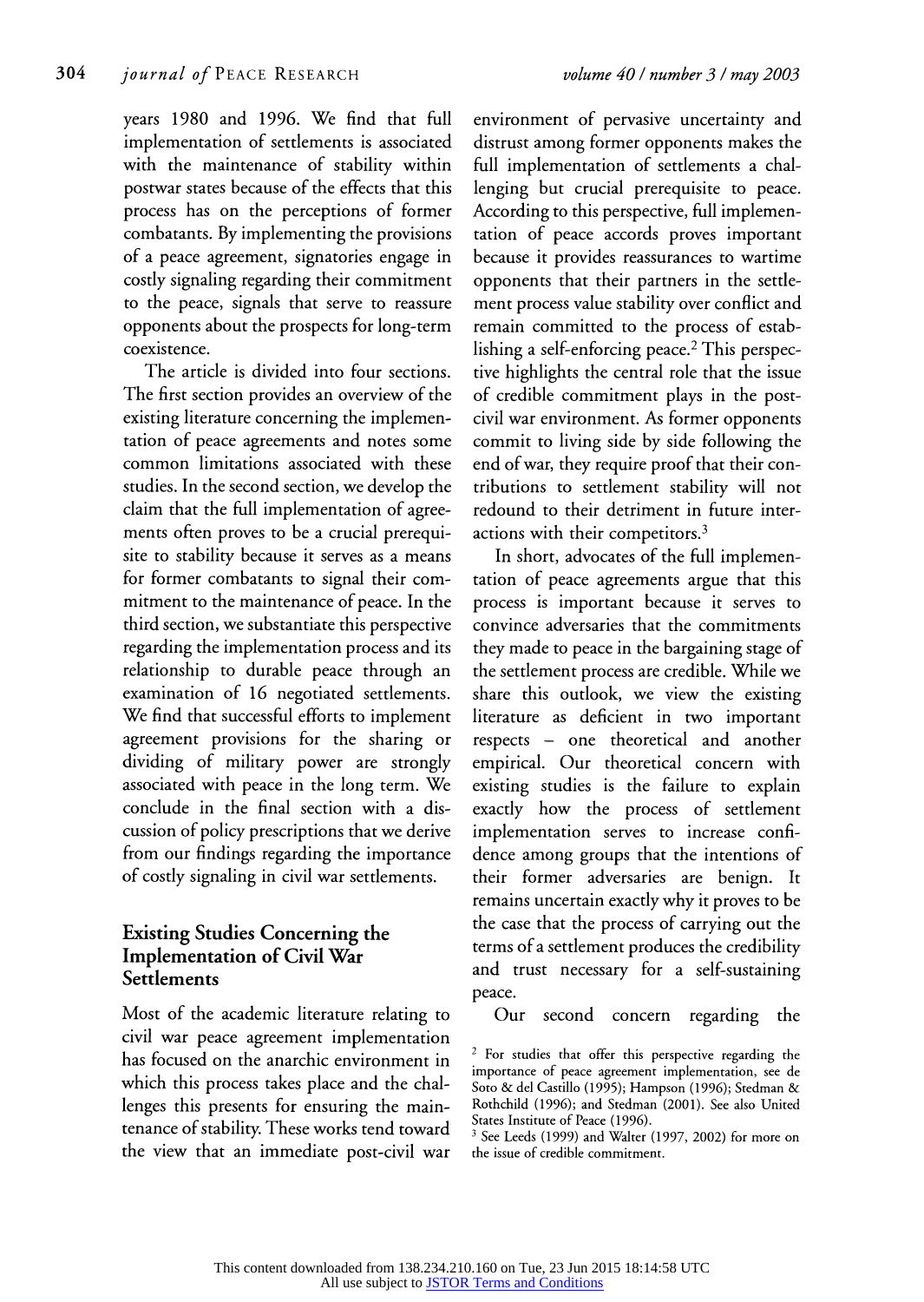**established literature on peace agreement implementation rests on the evidence that has most often been employed to demonstrate the relationship between this process and the durability of peace. For the most part, previous studies of peace agreement implementation have taken the form of country-specific case studies rather than cross-national investigations.4 This approach has provided a wealth of insights regarding the processes of implementation in individual states but has inhibited the development of a generalizable theory about how this process relates to the durability of peace.** 

**This study seeks to remedy these two deficiencies. We develop a theory of the means by which participation in the implementation process cultivates the credibility of commitments. Negotiating and implementing peace agreements, we argue, generates costs for the parties who participate in the settlement process. By enduring these costs, groups send credible signals to their competitors that serve to emphasize the integrity of the commitment they have made to the peace. We then employ a cross-national study of 16 states that have had varying levels of success in their efforts to implement their settlements in order to validate our theory concerning a relationship between the costly signals associated with implementation efforts and the successful maintenance of domestic peace in the long term.** 

# **Signaling to Overcome Security Concerns: Enduring the Costs of Bargaining and Implementing Peace Settlements**

**The post-civil war environment is defined by uncertainty. New postwar governing institutions are often embryonic and have yet to demonstrate a capacity for resolving conflicts peacefully. Given this unsettled environment,** 

**parties to the dispute have little guarantee that war will not return beyond a faith that their former enemies hold a preference for peace over war. In the absence of evidence that further supports this hope, however, former combatants are likely to remain wary and reluctant to support a peace process with the potential to leave members of the collectivity at risk. How might parties genuinely interested in ending war move beyond the distrust created by the conflict and establish a self-enforcing peace? The principal way parties to a negotiated settlement can effectively overcome this distrust, we argue, is by making their commitment to peace apparent and credible to all by sending signals that have unavoidable costs attached to them. In the words of Fearon (1997: 69), this type of commitment is only likely to be perceived as credible 'when the act of sending it incurs or creates some cost that the sender would be disinclined to incur or create if he or she were in fact not willing to carry out' the obligation.** 

**The peace process provides the opportunity for settlement participants to send costly signals demonstrating their genuine interest in peace. In particular, two stages of this process provide valuable information regarding the intentions of former enemies: (1) the construction of a peace settlement and (2) the implementation of the settlement. As we demonstrate below, each of these stages in the civil war settlement process exacts high costs from the parties that engage in them.5 These costs are associated** 

**<sup>4</sup>Notable exceptions include Stedman, Rothchild & Cousens (2002) and Walter (2002).** 

**<sup>5</sup>Although we focus on two stages of the civil war settlement process, it is more accurate to describe this process as consisting of three stages: (1) the decision regarding whether or not to enter into negotiations, (2) settlement construction, and (3) agreement implementation. Parties have an opportunity to engage in costly signaling at the initial stage of the settlement process in the sense that the decision to enter into discussions with an enemy grants the opposition a degree of recognition. This involves a cost to all war participants by acknowledging competing claims regarding the legitimate right to govern the state. Agreeing to negotiate may prove particularly costly if talks collapse without reaching a mutually acceptable settlement, as it is difficult to withdraw recognition once it has been established.**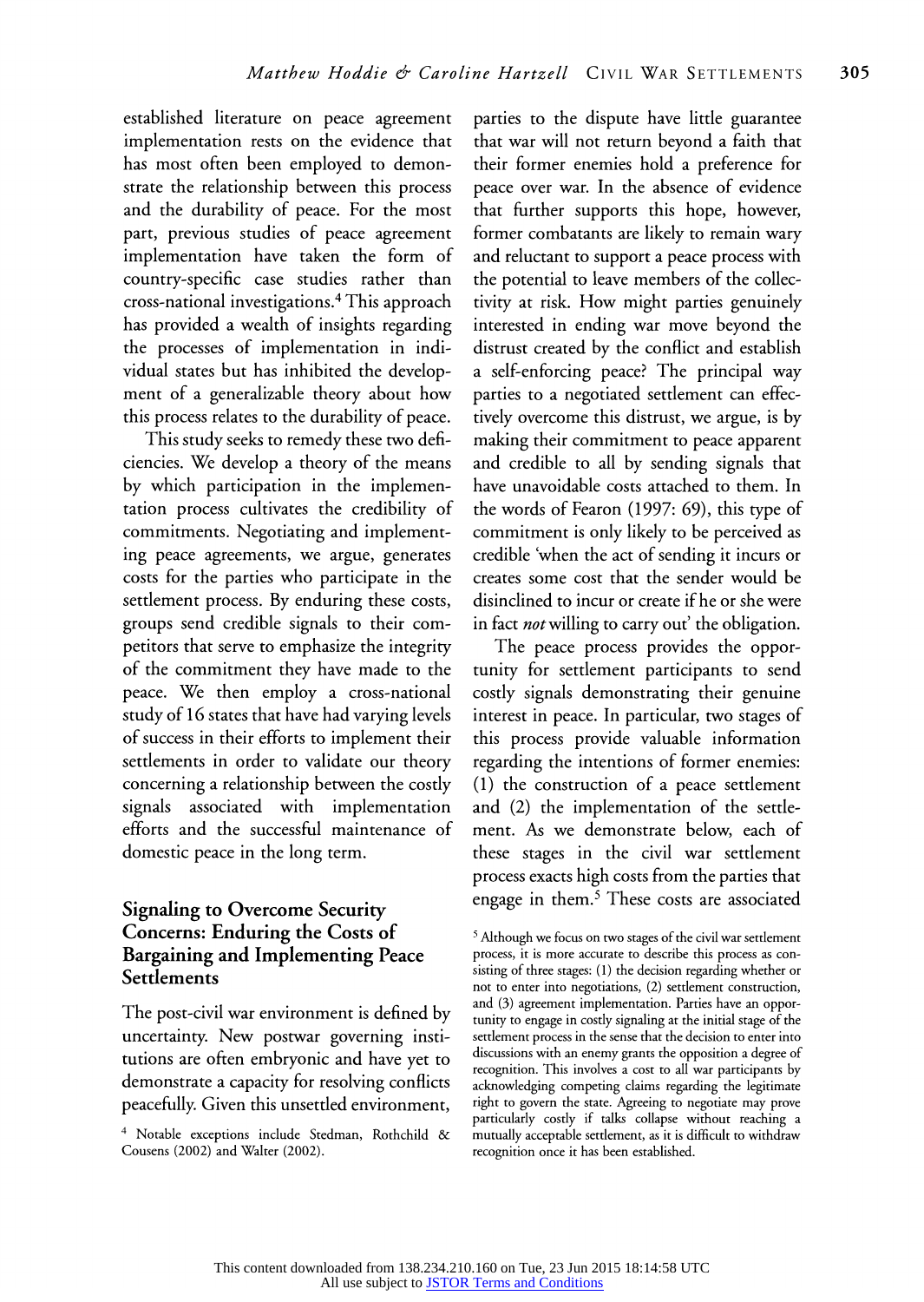**with a loss of power vis-a-vis a former enemy as well as a potential loss of credibility or stature within one's own group. It is the very fact that individuals are willing to absorb these unavoidable costs - to engage in costly signaling - that suggests a genuine commitment to peace and reassures all parties to the settlement that they will not be the future targets of their domestic competitors.** 

# **The Costs of Signing a Settlement**

**One concrete signal of conciliatory intent among former enemies is generated through the construction and signing of a peace agreement that outlines the bargains necessary to end the war. An almost constant feature of these settlements is the mutual commitment to develop power-sharing and power-dividing institutions that specify the distribution of state influence among wartime adversaries. In our earlier study of 38 civil war agreements signed between 1945 and 1998, we found that only one of those agreements (Angola's short-lived 1989 Gbadolite Accord) failed to include any provisions for sharing or distributing power (Hartzell & Hoddie, 2003).** 

**The unambiguous intent behind the creation of power-sharing and powerdividing institutions is to limit the capacity of any one party to the conflict to dominate the postwar state and use its advantaged position to harm the interests or survival of its rivals. While often considered an important precondition to peace, making concessions to share or divide power is likely to be particularly painful to signatories. In most cases, the agreement to establish power-sharing or power-dividing institutions signals the end of the pursuit of what is typically (although not universally) the main objective of the war: monopoly control of the state. By committing themselves to participate in these institutions, signatories are creating a set of rules that will by virtue of their very existence limit**  **their capacity unilaterally to shape the postwar society.** 

**In addition to the costs of conceding power to rivals for state control, there is also the likelihood that with the signing of a power-sharing settlement a group representative will lose credibility among some members of the collectivity he or she represents.6 More militant inter**ests resistant to compromise may condemn the **settlement and those involved in its design for marginalizing or weakening the group in exchange for the more ambiguous rewards of peace. In some instances, those most dissatisfied with the power-sharing arrangement may even seek to challenge the continued leadership of settlement signatories.** 

**Singer's (1991: 266) discussion of negotiations to resolve the conflict between Sinhalese and Tamils in Sri Lanka illustrates the breakdown of group unity that often follows commitment to a power-sharing arrangement. The competition between rival Sinhalese parties created a dynamic in which compromises with the minority Tamils consistently exacted high political costs for the accommodating faction:** 

**the UNP [United National Party] screamed 'sellout' when Bandaranaike concluded an agreement with the Tamils giving them a bit of autonomy in Tamil regions; and they did so again in the early 1970s, when Mrs. Bandaranaike (who took over the lead of the SLFP [Sri Lanka Freedom Party] after her husband's assassination in 1959) tried it. On the other hand, Mrs. Bandaranaike and the SLFP have screamed 'sellout' at every effort the UNP government has made to reach accommodation with the Tamil since they came to power in 1977.** 

**In summary, the costs to a leader in signing on to a settlement are twofold. First, there is the cost of conceding the loss of war aims and the necessity of compromise with rivals. Second, there is the likelihood that the very act of agreement will create schisms** 

**<sup>6</sup>Fearon (1994, 1997) has referred to this phenomenon as audience costs.**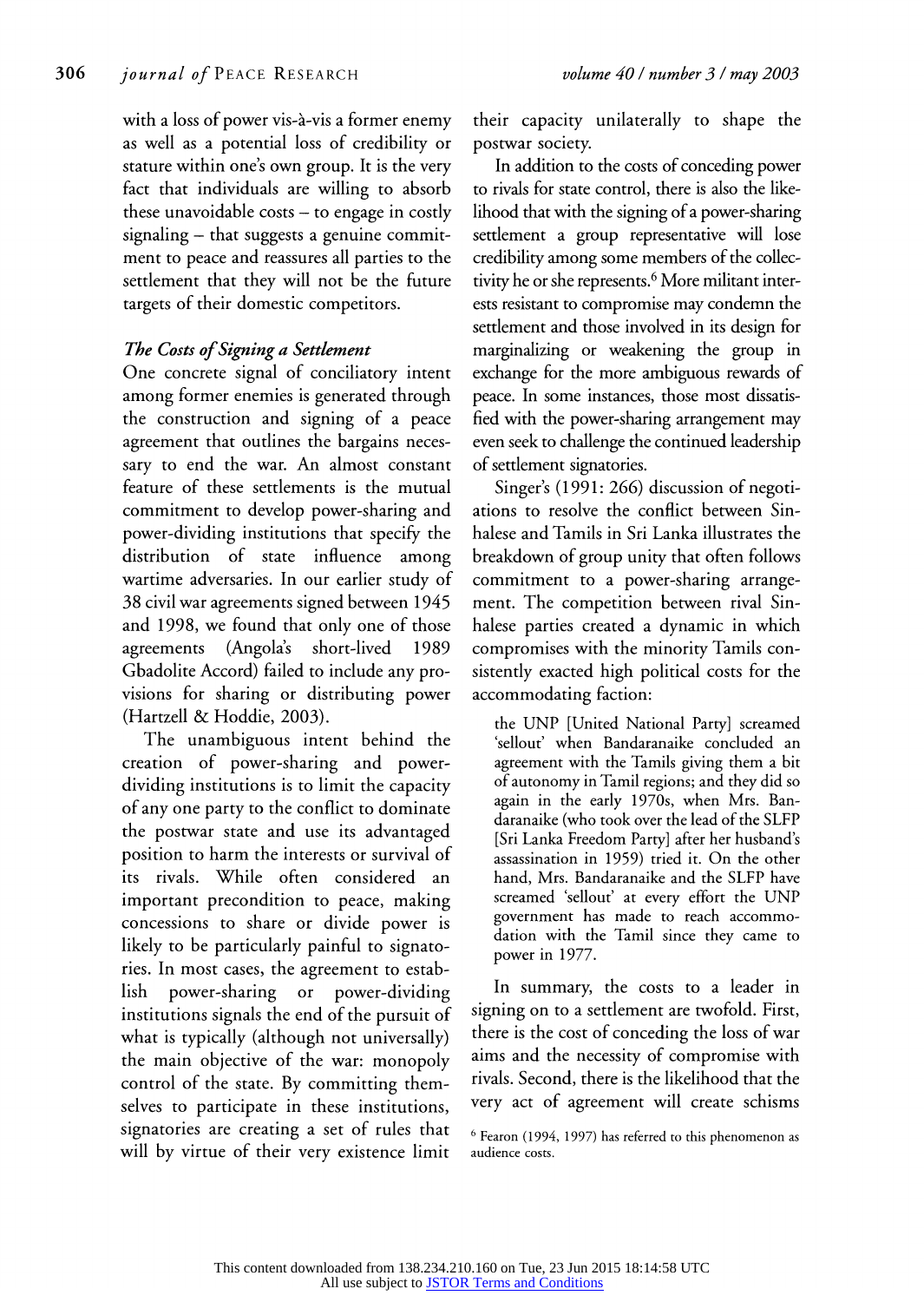**within parties to the agreement between those who prove more and less amenable to the compromises that have been reached.** 

**While the recognition of these costs to group representatives makes negotiated settlements relatively rare, they are also the reason that these commitments are often highly credible and significant when reached. All sides to the agreement recognize that signatories are both limiting their own power and potentially creating schisms within their own faction. These costly signals are likely to be sent only by those who have a genuine interest in peace.7** 

#### **The Costs of Implementing a Settlement**

**The implementation of the provisions of recently negotiated peace accords provides former combatants with another opportunity to assess whether the intent of former rivals is conciliatory or duplicitous. This is the stage in the process when parties to negotiations must demonstrate that they are credible partners in sustaining peace by assisting in the creation and maintenance of power-sharing or power-dividing institutions. Failure to participate in the implementation of peace accords exposes recalcitrant actors as preferring a return to war rather than the outcomes determined at the bargaining table.** 

**Participation in the implementation of peace accords serves as a powerful indication of conciliatory intent in large measure because of the costs that parties to a settlement are willing to endure. The costs are the same as those associated with signing a settlement - setting limits on access to state power and accepting the possibility of becoming a** 

**target of militant interests within one's own coalition of actors. What sets this stage of the peace process apart from the initial negotiations is that the real costs of the settlement become readily apparent to all parties. Any ambiguity regarding the price to be paid for stability becomes quickly clarified, and those costs may prove unacceptable. Stedman & Rothchild (1996: 20) make this point in the following terms:** 

**the pay-offs of implementing peace agreements are not common knowledge: no one knows for certain the rewards and costs associated with making peace or returning to war. Many settlements use elections to establish in part the pay-offs of peace. However, since the winner and loser in an election are not known in advance, the players are uncertain about the pay-offs regarding peace. A party may agree to a settlement only in the hope of winning an election; if the party loses the election, then it may prefer a return to war.** 

**There is ample anecdotal evidence to suggest that both the signatories to an agreement as well as their followers may be reluctant to continue to abide by a settlement's provisions once the costs associated with a durable peace have become clarified. The actions of late Union for the Total Independence of Angola (UNITA) party leader Jonas Savimbi following the signing of the Bicesse Accords is the commonly cited example of a leader who in his actions during the implementation stage of the peace process demonstrated a lack of credibility vis-a-vis his former adversaries. When it became clear to Savimbi that he was not the popular choice for president in initial postwar elections, he chose a return to war rather than submit to the loss of personal power that would have resulted from continued adherence to the agreement's provisions.** 

**Atlas & Licklider (1999: 37) describe the potential for the development of schisms among former civil war allies during the implementation process in the following terms:** 

**<sup>7</sup>This description of the post-civil war peace process has obvious parallels to Putnam's (1988) claim that international diplomacy takes the form of a two-level game in which negotiators contend with the interests of both a domestic audience and the other states participating in the bargaining. Within the context of the postwar state, the two levels of the game are (1) between former civil war adversaries and (2) within each party to the conflict.**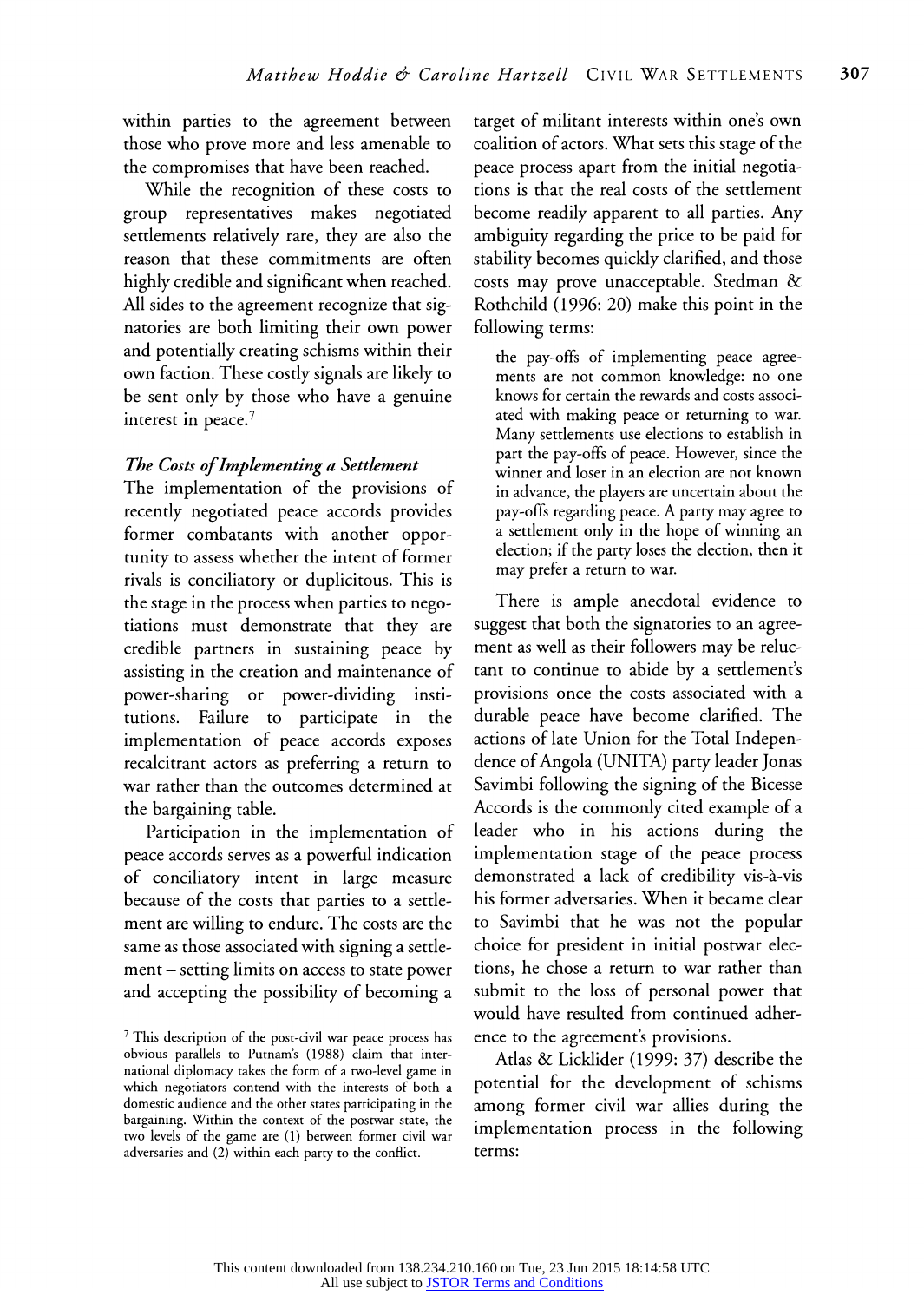**post-settlement tensions often arise, not from reopening fissures between former foes but deepening divisions among former allies.... Certain groups or factions feel that they have not received their just desserts from the settlement or that the terms of the settlement threaten their interests or security. This tension mounts until either the former allies resort to violence against one another or the settlement supporters are forced to change policy and violate the settlement.** 

**The process Atlas & Licklider identify indicates that the costs of accommodation become clear during the implementation of a peace agreement. Leaders are at greatest risk of facing challenges from militant members of their own group as individuals become aware and potentially dissatisfied with the price of the initial bargain.** 

**In this sense, the implementation of a civil war peace accord provides valuable information to former combatants. If full implementation takes place, it indicates a sincere desire for peace as demonstrated by a willingness to endure both a loss of personal power and challenges from militant members of the group.** 

# **An Empirical Test**

**In earlier studies, we demonstrated that peace agreements are more likely to meet with success if the settlements include greater numbers of provisions for sharing and dividing power along four possible dimensions: the political, military, territorial, and economic bases of state power. We suggested that this result obtains because former combatants perceive the inclusion of multiple forms of power-sharing or division within a single agreement as offering mutually reinforcing guarantees of security. In signing the agreement, parties to the conflict have signaled their conciliatory intent toward their former adversaries through a commitment to a set of institutional rules limiting** 

**their access to state power (Hartzell, 1999; Hartzell & Hoddie, 2003).** 

**Here we turn our attention to the set of signals of cooperative intent among former adversaries that takes place with the implementation of a peace agreement. As indicated above, we consider this stage of the peace process to be important because it is with implementation of an agreement that the ultimate costs of compromise are made clear to both signatories and followers. Rather than consider how efforts to implement all four forms of power-sharing provisions affect the prospects for postwar stability, we narrow our focus to considering the impact of negotiating and implementing only military power-sharing and powerdividing arrangements.** 

**Our rationale for focusing solely on military arrangements is based on their central significance to the prospects for peace in postwar states. Prior to the signing of a settlement, a collectivity's army provides the greatest degree of security for a group as well as the most obvious source of leverage visa-vis adversaries. In most cases, the implementation of a military power-sharing or power-dividing arrangement requires that collectivities forgo the capacity to protect their own interests and instead entrust their security to the newly established institutions of the postwar state.8 Thus, intense feelings of insecurity and resistance are likely to emerge around this issue, especially if the implementation of those provisions limits a group's capacity to provide for its own defense. Centering our analysis on this challenging aspect of many peace agreements should provide the clearest indication of how efforts to implement settlements influence the prospects of the maintenance of stability.** 

**<sup>8</sup> Among the 16 settlements we consider, only 3 (Azerbaijan, Chechnya, and Georgia-South Ossetia) do not require any integration of the militaries. Yet even in these 3 instances, there is the requirement that the armies cooperate in one form or another following the settlement.**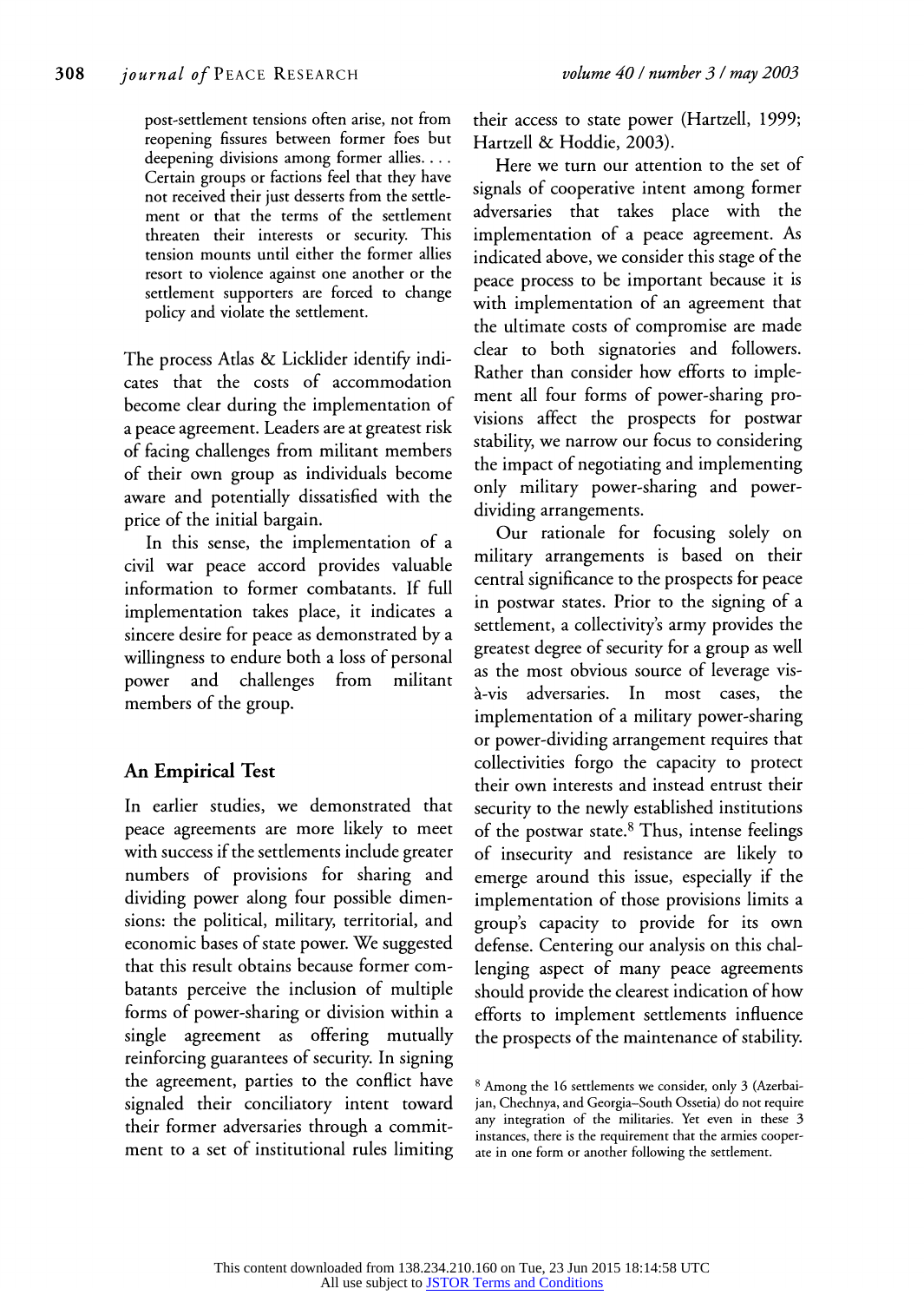#### **Case Selection**

**In order to substantiate that a relationship exists between the implementation of military power-sharing arrangements and durable peace, we identified all civil war settlements reached between the years 1980 and 1996 that specified the establishment of military power-sharing or power-dividing institutions.9 We selected 1996 as the last year in which settlements could be included in the data analysis so that there would be in all cases at least five years since the signing of the settlement for efforts at implementation to take place.** 

**We identified as civil wars those domestic conflicts settled within our specified timeframe that met the four criteria of the Correlates of War project: (1) the conflict resulted in at least 1,000 battle deaths per year; (2) the national government was one of the parties to the dispute; (3) there was resistance on the part of both the national government and its adversaries during the course of the conflict; and (4) the dispute occurred within a single political unit (Small & Singer, 1982). Between 1980 and 1996, 37 settled domestic disputes were consistent with these four requirements.** 

**Among the identified 37 civil wars that ended between 1980 and 1996, a subset of 24 of these conflicts concluded via the process of negotiated settlement.10 We considered a negotiated settlement to have been reached if representatives of the opposing sides to a conflict participated in the direct talks that led to the agreement. Third-party**  **actors might play a role in the negotiations, but the antagonists had to meet to discuss conditions relevant to ending the dispute.** 

**Finally, 16 of the 24 negotiated civil war resolutions reached between 1980 and 1996 included provisions for some form of the sharing or dividing of military power among former combatants. We designated an agreement as including such provisions if it called for any of the following: (1) creation of the state's security forces through the integration of former antagonists' armed forces on the basis of a formula representative of the size of the armed groups; (2) creation of the state's security forces on the basis of equal numbers of troops drawn from the antagonists' armed forces; (3) appointment of members of armed faction(s) that do not dominate the state, or of weaker armed factions, to key leadership positions in the state's security forces; and (4) allowing antagonists to retain their own armed forces or to create their own security forces.** 

**What we seek to demonstrate in this article is that among these 16 cases, those negotiated settlements that were followed by full implementation of military powersharing or power-dividing provisions were more likely to enjoy a durable peace than those that failed to implement such provisions.** 

#### **Coding**

**Dependent Variable: The Maintenance of Peace Our dependent variable is settlement success, defined as the absence of a recurrence of sustained, violent civil conflict. We code settlements that have endured to the present without a return to war as longterm successes. 11** 

**<sup>9</sup> We chose not to investigate agreements signed prior to 1980 because of difficulties with obtaining reliable data on the implementation of older peace settlement provisions. Academic interest and research concerning questions of peace agreement implementation has developed only in recent years. For this reason, the more time that has elapsed since the signing of the agreement, the greater is the likelihood that information on implementation processes will be incomplete or unreliable in nature.** 

**<sup>10</sup> Among these civil wars, those that were not resolved through bargaining by 1996 ended with a victory by one party to the conflict.** 

**I1 Among the civil war settlements included in this study, none has failed after remaining stable for the first five years.**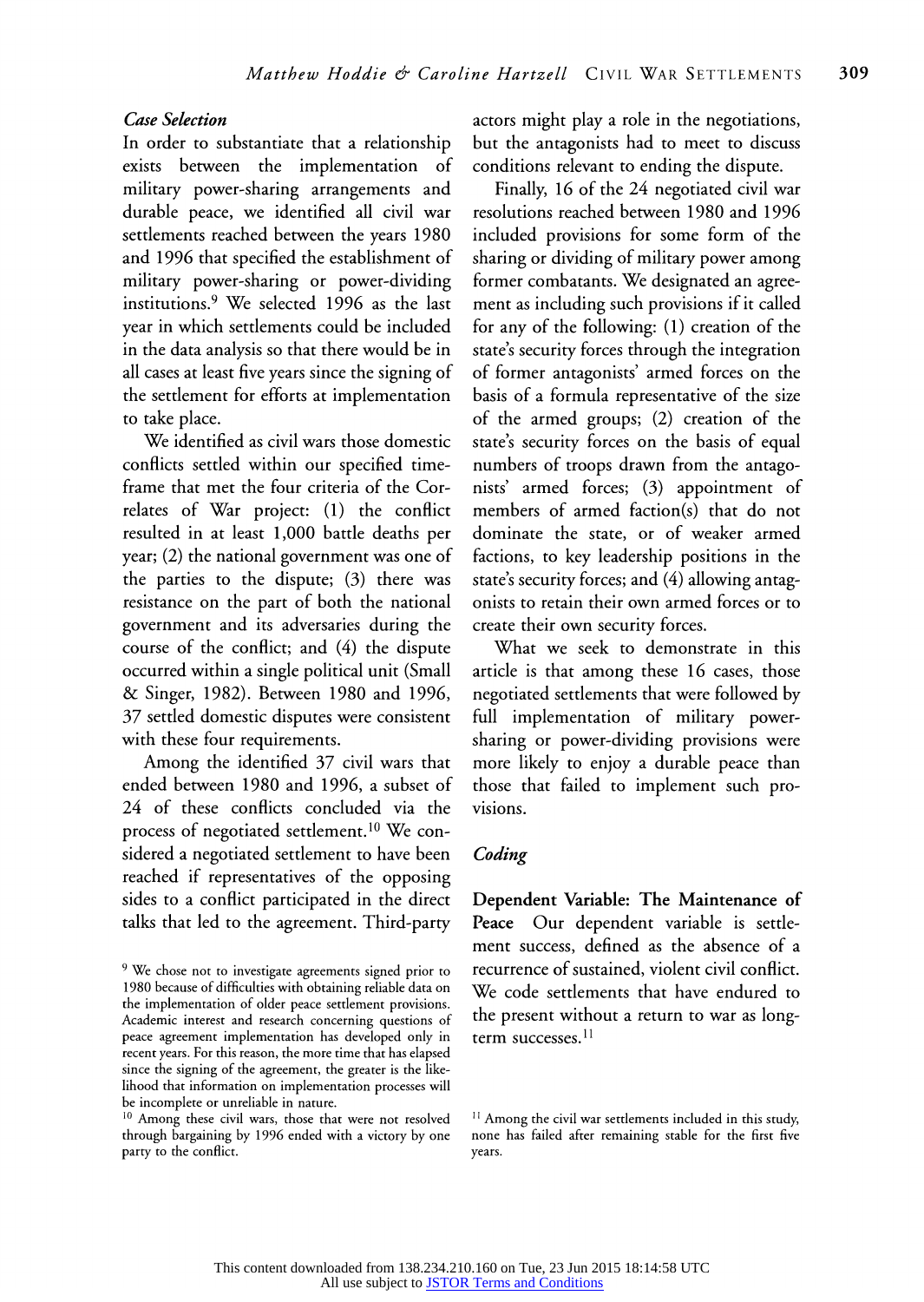**Independent Variable: Implementation of Military Power-Sharing or Power-Dividing Provisions The independent variable is the degree to which the military power-sharing and power-dividing arrangements called for in the 16 peace settlements were implemented within five years following the signing of the agreement. Our logic for focusing on the initial five-year period following the settlement is twofold. First, it often takes an extended period of time to implement some of the types of measures opposing sides agree to as part of a settlement. Analyzing implementation efforts for a period shorter than five years would involve the risk of missing genuine efforts on the part of former adversaries to follow through on settlement commitments. Second, the value of implementation as a costly signal of conciliatory intent is likely to attenuate over time as peace proves durable. For this reason, implementation efforts following the first five years should appear less significant than those that occurred immediately following the end of the war.** 

**Where possible, we coded implementation of the military agreements on an annual basis. By and large, we relied on two sources for coding the implementation of these agreements - the International Institute for Strategic Studies' yearly publications Strategic Survey and The Military Balance. These materials were also supplemented with case-study materials where possible.12** 

**12 Our use of a five-year period of analysis does pose a potential problem for assessing the influence that settlement implementation has on peace in those cases in which agreements specify a period of time (typically less than five years) within which settlement implementation should take place. When is implementation of a settlement best assessed? In theory, this issue could best be dealt with by rating implementation efforts based on whether or not they took place within the time period specified by the settlement. The limitation associated with this approach is that not all settlements indicate the period of time within which peace agreement implementation should be complete. In the interests of consistency, we have opted to analyze implementation efforts among all cases for the first five years even when settlements have specified a shorter period of time for this stage of the peace process.** 

**We defined settlements as fully implemented if by the end of the five-year period former combatants had fulfilled all of the military power-sharing and/or powerdividing requirements outlined in the original agreement. Although efforts at demobilization or the creation of joint armies may have suffered delays during the five-year period, as long as parties were in compliance with the measures by the end of that time they were coded as having fully implemented their agreements regarding the exercise of military power. The Mozambican case is instructive in this respect. Mozambique's settlement called for government troops and Renamo's rebel forces to integrate in order to form a new national army. Renamo initially delayed sending students for officer training for the new joint army and the demobilization of Renamo and government troops was not completed until nearly two years after the peace agreement was signed. Ultimately, however, demobilization by both groups proved so successful that in 1995 President Joaquim Chissano announced that conscription would be necessary in order to get the new, integrated Mozambique Democratic Armed Forces up to full strength (Military Balance, various years).** 

**We designated implementation as partial in those instances in which all parties to the settlement made some effort to follow through on their commitments but failed to implement them fully within five years. Two accords intended to end the civil war in Angola provide examples of partial implementation of military power-sharing provisions. The Bicesse Accords, signed in 1991, called for the creation of an army, totaling 40,000 men, which was to be evenly divided between government and UNITA troops. Although UNITA did send some of its troops to assembly points to be disarmed and demobilized, tens of thousands of guerrillas and their arms were concealed in**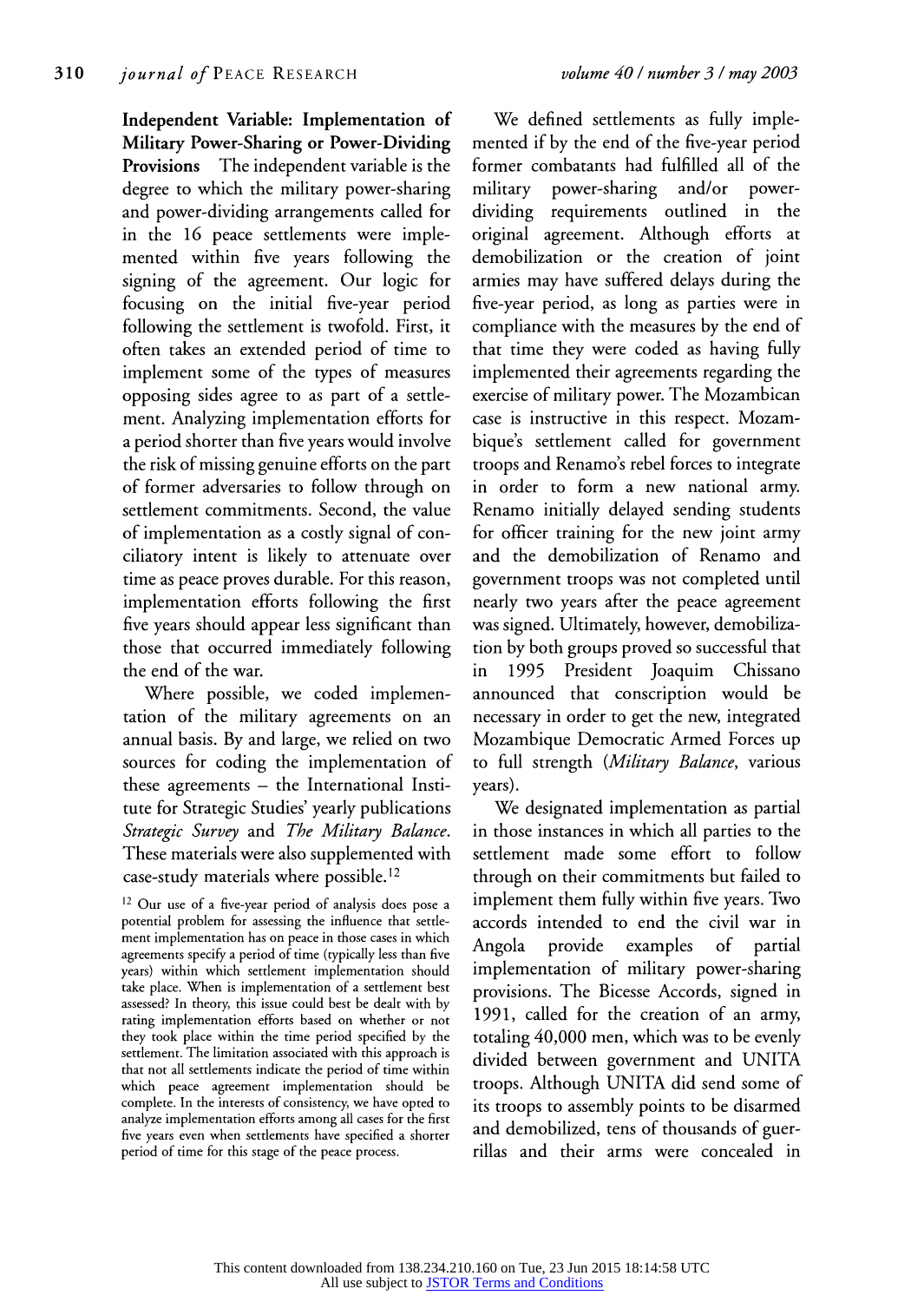**remote areas. By the time elections were held in September 1992, only 45% of government troops had been demobilized and 24% of the forces assembled by UNITA had given up their weapons. Angola's Lusaka Protocol, signed in 1994, also called for the creation of a unified national army, this time with a strength of approximately 90,000 troops. Although the integration process was deemed to have concluded in 1998 and UNITA claimed at that time to have completed the demobilization process, UNITA was reported to have 25-30,000 fully equipped troops that had not been demobilized (Strategic Survey and Military Balance, various years).** 

**Finally, we defined settlement implementation as failed in those cases in which either some or all of the parties refused to live up to their commitments or no forward momentum took place regarding the measures to be implemented. The Cambodian settlement constitutes a case of failed implementation of military measures. The Paris Agreement, signed in 1991, called for the regroupment, cantonment, and disarmament of at least 70% of the forces of each of the four warring factions - the Communist Cambodian government, the forces under Son Sann, Sihanouk's forces, and the Khmer Rouge - with the remaining 30% to be incorporated into a new national army. Although the Phnom Penh government and the two non-communist factions cooperated to some extent in this operation, the Khmer Rouge refused to regroup and disarm its forces (Strategic Survey, various years).** 

**Based on these criteria, we assess groups that fully implement the military measures to which they have agreed as having engaged in the most costly form of signaling regarding their commitment to the negotiated settlement. Groups that partially implement the military agreements signal a lower degree of commitment to the settlement, while groups that fail to implement the terms** 

**agreed to may end up signaling something different all together - a marked lack of commitment to the settlement in whose construction they have participated.** 

**Table I summarizes our assessment of the level of success at implementing the military power-sharing or power-dividing bargains specified in the 16 settlements; the narratives for each case provided in the appendix briefly outline the basis for the individual coding decisions.13 There is a relatively good distribution of implementation successes and failures among the 16 negotiated civil war agreements that required military powersharing among former combatants. We find that four states failed to implement these provisions, another four only partially fulfilled their commitments, and eight states fully implemented their plans for the sharing or dividing of military power.** 

#### **Method**

**Prior studies of civil war settlement implementation typically have taken the form of detailed descriptions of the postwar politics of a particular state.14 This article seeks to build on earlier case studies through a systematic, cross-national examination of the effect that implementation of military power-sharing and power-dividing arrangements have on settlement stability. By considering the effects of settlement implementation in multiple states, we seek to identify common patterns in the peace process that might not prove readily apparent when concentrating on the specifics associated with a single state's efforts to transition from civil war to stable polity.** 

**A dilemma that we confronted in** 

**<sup>13</sup>The narratives provided in the appendix (available from a link at http://www-polisci.tamu.edu/Hoddie/Index.htm) briefly describe the provisions of the settlement specifying the sharing or dividing of military power as well as postsettlement efforts at implementation.** 

**<sup>14</sup>See, for example, the case studies in the edited volumes by Walter & Snyder (1999), Cousens, Kumar & Wermester (2001), and Stedman, Rothchild & Cousens (2002).**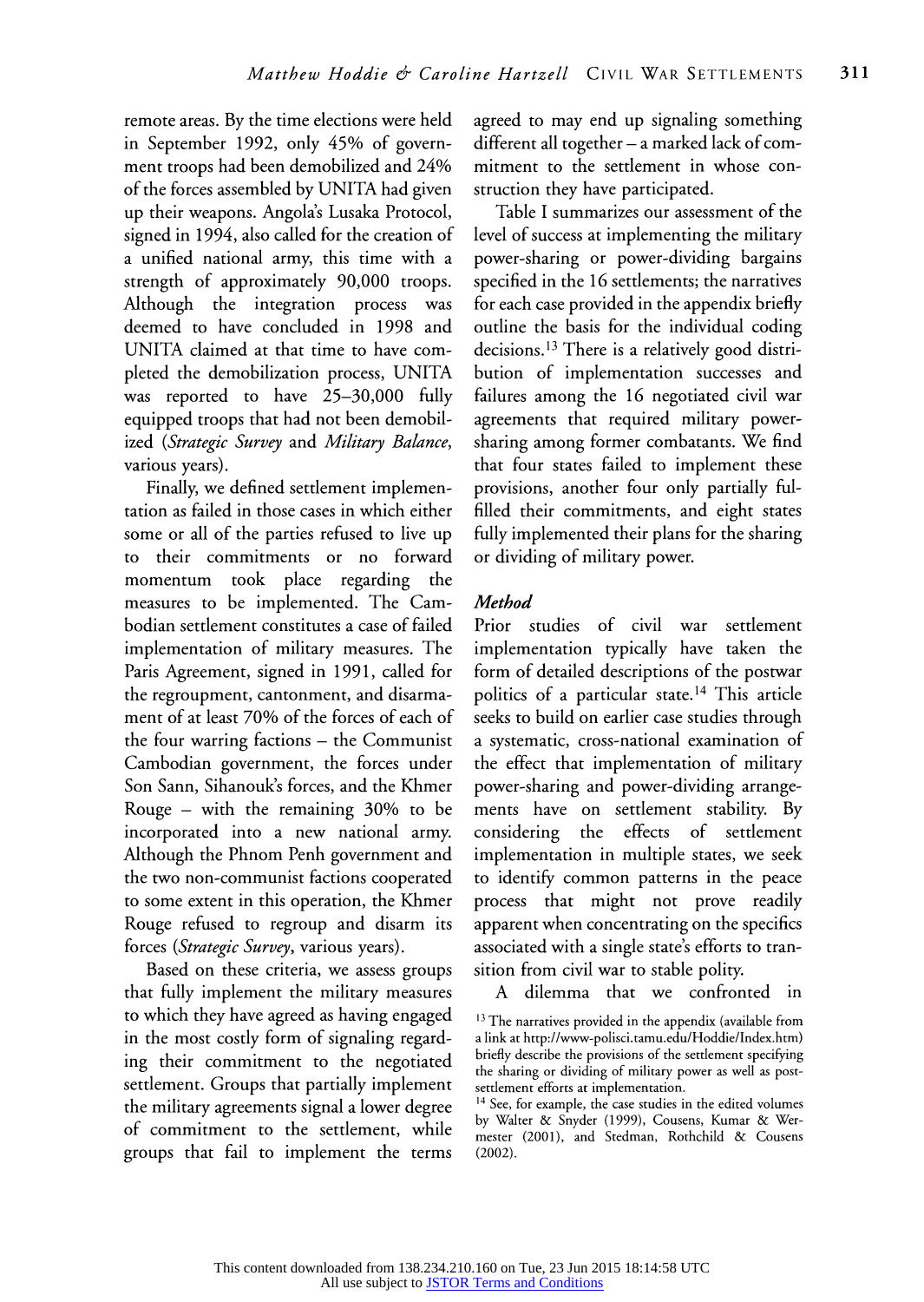| Conflict settled      | Assessment of implementation* | Settlement outcome   |  |
|-----------------------|-------------------------------|----------------------|--|
| Angola, 1989–91       | Partial                       | Return to war        |  |
| Angola, 1992-94       | Partial                       | Return to war        |  |
| Azerbaijan, 1989-94   | Failed                        | Maintenance of peace |  |
| Bosnia, 1992–95       | Complete                      | Maintenance of peace |  |
| Cambodia, 1970–91     | Failed                        | Maintenance of peace |  |
| Chad, 1989-96         | Partial                       | Maintenance of peace |  |
| Chechnya, 1994–96     | Complete                      | Return to war        |  |
| El Salvador, 1979–92  | Complete                      | Maintenance of peace |  |
| Georgia-SO, 1989-92   | Complete                      | Maintenance of peace |  |
| Lebanon, 1975–89      | Partial                       | Maintenance of peace |  |
| Mozambique, 1982–92   | Complete                      | Maintenance of peace |  |
| Nicaragua, 1981-89    | Complete                      | Maintenance of peace |  |
| Philippines, 1972–96  | Complete                      | Maintenance of peace |  |
| Rwanda, 1990–93       | Failed                        | Return to war        |  |
| Sierra Leone, 1992–96 | Failed                        | Return to war        |  |
| South Africa, 1983–91 | Complete                      | Maintenance of peace |  |

**Table I. Assessment of Implementation Efforts Among the 16 Peace Settlements Reached Between 1980 and 1996 that Included Provisions for the Sharing or Dividing of Military Power** 

**\* Within five years.** 

**developing this study is the relatively small number of instances in which a negotiated settlement to civil war included a military power-sharing or power-dividing arrangement. That there are only 16 cases in the time-frame we examine means that we cannot employ a statistical methodology to demonstrate the relationship between implementation and the maintenance of peace. We instead rely on a form of analysis described by both Lijphart (1971, 1975) and Smelser (1973) as appropriate for the study of small datasets: the comparative method.** 

**In contrast to individual case studies' attention to detail, the comparative method shares with statistical methodologies a concern with identifying causal patterns between variables (Lijphart, 1971, 1975; Smelser, 1973; Jackman, 1985).15 A chief weakness of the comparative method relative to more sophisticated approaches is the inability to control statistically for the**  **influence of other potentially important variables.16 This limitation is apparent in this study as we are unable to control for the effects of other factors likely to influence the prospects for a durable peace following civil war such as the intensity of the conflict prior to settlement, the potential participation of third-party actors in maintaining stability, or even the effects of efforts at implementing other aspects of the peace agreement not associated with military power-sharing. It is because of this absence of statistical controls that this study's findings should be interpreted as only suggestive of a relationship between variables.** 

#### **Findings**

**We present our findings employing the comparative method in Table II. The table suggests a strong relationship between** 

**<sup>15</sup> For a discussion of the value of the case-study approach as a means for testing the validity of theories, see Eckstein (1975) and King, Keohane & Verba (1994).** 

**<sup>16</sup>In the words of Lijphart (1971: 684), 'The comparative method should be resorted to when the number of cases available for analysis is so small that cross-tabulating them further in order to establish credible controls is not feasible.' Also see Lieberson (1991) for a discussion of other problems associated with the comparative method.**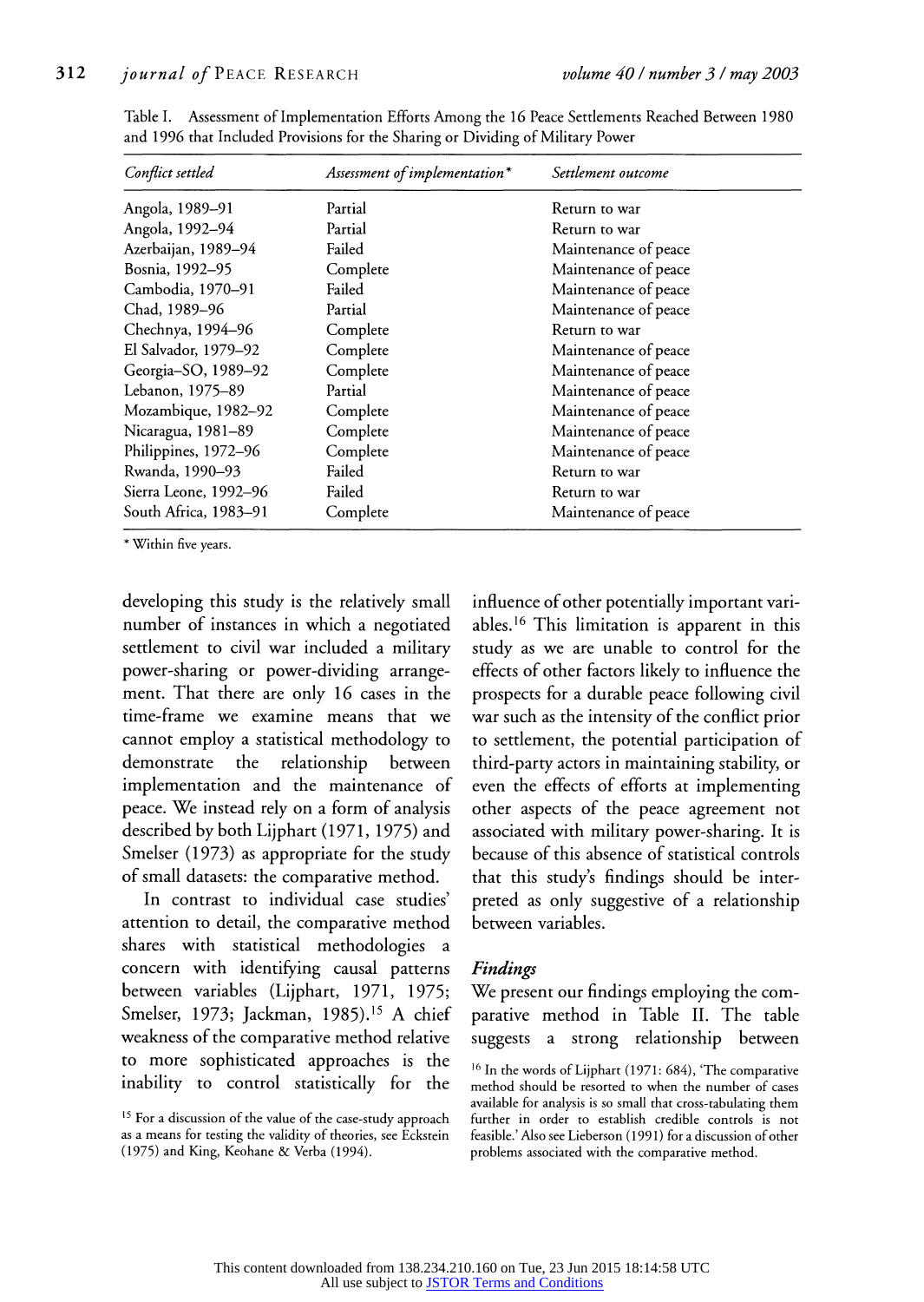| Level of implementation | Return to war | Peace   | Total     |  |
|-------------------------|---------------|---------|-----------|--|
| None                    |               |         |           |  |
|                         | (50%)         | (50%)   | $(100\%)$ |  |
| Partial                 | 2             |         | 4         |  |
|                         | (50%)         | (50%)   | $(100\%)$ |  |
| Complete                |               |         | 8         |  |
|                         | $(12.5\%)$    | (87.5%) | $(100\%)$ |  |
| Total                   |               | 11      | 16        |  |

**Table II. Level of Implementation of Military Power-Sharing or Power-Dividing Provisions and the Maintenance of the Peace** 

**successful efforts at implementation of an agreement's military power-sharing or power-dividing provisions and the maintenance of peace. In those eight instances in which former combatants either reneged on their commitments or only partially fulfilled expectations, there was an eventual return to war in exactly half of the cases. In contrast, the peace proved durable in seven of the eight cases (87.5%) in which post-civil war states with agreements requiring military measures fully implemented this aspect of the settlement. In only one of these eight cases (12.5%) did the country experience a return to civil war.17** 

**This distribution among cases suggests that once an agreement has been reached requiring the sharing or dividing of military power between former combatants, the prospects for continuing stability are enhanced by faithful implementation of the arrangement. Peace proves much more durable if groups make good on the promises made at the negotiating table, with almost all states that have implemented military power-sharing or power-dividing mechan-** **isms maintaining stable intergroup relations. This stands in significant contrast to those instances in which former combatants prove unwilling to fulfill their commitments to share the coercive instruments of the state, with only half of those states continuing to enjoy peace.** 

**We interpret this finding as demonstrating the importance of the costly and credible signals that may be made by parties to the conflict during the different stages of the peace process. The act of simply agreeing to a peace settlement is an important first signal of conciliatory intent demonstrating that all signatories have a genuine interest in peace. This is indicated by the willingness of agreement participants to limit the scope of their own power and endure the challenges of critics within the group that inevitably emerge with efforts at compromise.** 

**Implementation of the agreement serves as the second significant costly signal of conciliatory intent. Former combatants monitor the behavior of their adversaries for evidence that, once the costs necessary to endure for a successful compromise have been clarified for both leaders and followers, signatories are still committed to stability and peaceful coexistence. Evidence of a failure to act in a manner consistent with the agreement's provisions increases the likelihood that individuals will lose faith in the good intentions of their competitors and will opt for a return to conflict. This option** 

**<sup>17</sup> The single instance of the return to conflict following implementation of military power-sharing occurred in Chechnya. Chechnya stands out as a case in which the military arrangements required by the settlement were particularly limited, including joint Russian-Chechen patrols and checkpoints manned by the opposing sides. The fact that these operations did not require substantial efforts by the warring parties may have limited their value as signals of a commitment to peace.**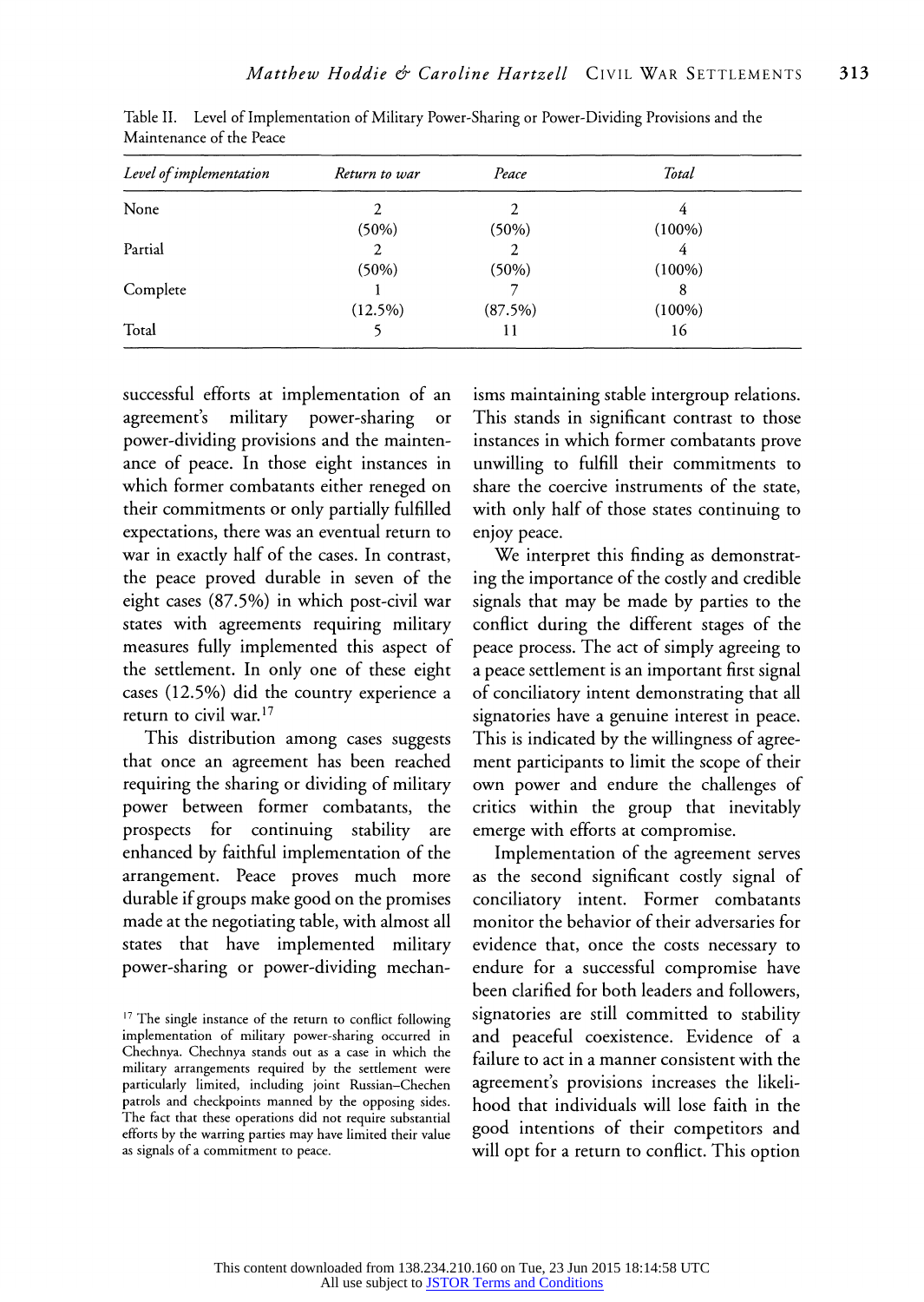**often proves preferable to having cooperative actions abused for advantage by an unreliable partner to the settlement.18** 

**Our findings do raise a question for which our test of the theory regarding costly signaling, credible commitments, and durable peace does not provide a ready answer: Why did half of the cases that did not see full implementation of the military provisions agreed to as part of the settlement succeed in maintaining the peace? One possible answer to this question pertains to those cases that were partially implemented. In at least some of these cases, actors may have believed that the failure to implement provisions fully was the result of resource constraints, lack of technical expertise, or other related factors that do not reflect a lack of will to implement the provisions on the part of the participants. If some parties to a settlement have reason to believe that others are engaging in costly signaling through their implementation efforts but are, for reasons outside of their control, falling short on implementation, the former may be reassured enough to give peace a chance. It is precisely in these types of cases that adequate access to resources and the presence of third parties able to monitor** 

**progress and facilitate communication among parties may play a critical role in helping to stabilize the peace. If, for example, members of the international community are able to convince one group of former combatants that the other truly is making a good-faith effort to implement settlement provisions, an enduring peace may yet be fostered.** 

# **Peace Processes as Signals of Conciliatory Intent: Policy Recommendations for Implementation Success**

**Informed by the view that the carrying out of a civil war settlement's provisions is important to the sustainability of peace, in this section of the article we consider factors that may improve the prospects for successful agreement implementation. In particular, we focus on two conditions that may enhance the likelihood of effective agreement implementation: (1) the presence of third-party actors within the post-conflict state and (2) a high level of economic development in the state undergoing the transition from war to peace.** 

**These factors have been previously identified as improving the prospects for both agreement implementation and peace maintenance in the works of other scholars interested in the politics of post-civil war states. This section's discussion is intended to acknowledge the potential importance of these factors to both the implementation of peace agreements and the peace process more generally despite the fact that our use of the comparative method precluded their inclusion as statistical controls in our empirical investigation. Because we view the peace process as taking the form of signals between former combatants, our understanding of how these two factors may condition settlement success necessarily diverges in important ways from those of earlier studies.** 

**<sup>18</sup>We considered the possibility that the relationship we identify between the implementation of civil war settlements and the maintenance of peace is spurious. One factor that may condition both implementation and peace is the casualty rate of the conflict the settlement is designed to resolve. The relatively benign environments associated with wars of low intensity might make former combatants predisposed toward genuine implementation efforts and a willingness to allow the nascent peace to endure unchallenged. The existing literature on the durability of civil war settlements has demonstrated that a relationship between higher casualty rates and settlement failure exists (Hartzell, Hoddie & Rothchild, 2001). Do higher casualty rates also dim the prospects for settlement implementation? Our analysis of the 16 cases included in this study suggests that this is not the case. Among the eight settlements of conflicts with casualty rates below the median value for this indicator, only three (37.5%) fully implemented their settlements; for the remaining eight settlements of conflicts with casualty rates above the median value, five (62.5%) fully implemented their agreements. This suggests that while more benign environments may be conducive toward maintaining the peace, they do not appear to have a similar effect on the likelihood of implementation.**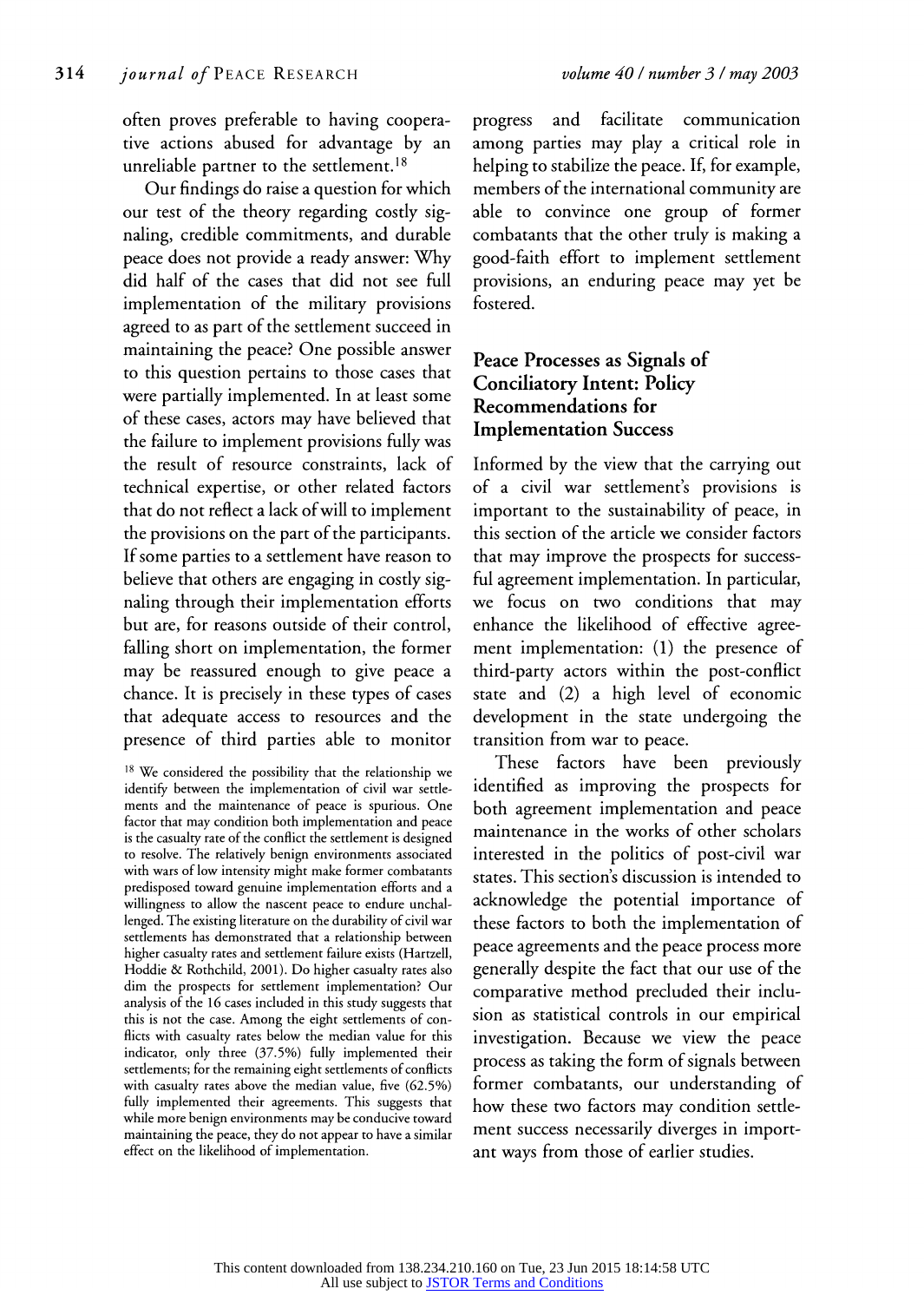# **Anarchy, Third-Party Actors, and Agreement Implementation**

**In many states experiencing civil war, central authority weakens to the point that the domestic environment approximates the anarchy that defines the international system. Based largely on this insight, the growing body of research that exists on civil wars and their resolution has borrowed a number of concepts from the international relations literature, including the security dilemma, credible commitments, and the role of imperfect information (see, for example, Hartzell, 1999; Posen, 1993; and Walter, 1997, 2002). These conditions, it is assumed, pose many of the same challenges for domestic groups implementing civil war settlements as they do for states seeking to carry out international agreements.** 

**Civil war combatants that negotiate a resolution to civil war must also contend with two distinct dilemmas that emerge with the signing of an agreement within a state. These are additional hurdles to settlement implementation that are unlikely to affect the prospects for carrying out international agreements. As Walter (1999) observes, former enemies are required to (1) live within the same territory as their former enemies and (2) divest themselves of all means of self-defense.19 The heightened security concerns generated by these two challenges in the domestic settlement environment have led most scholars to conclude that the prospects for successful settlement implementation are limited if former combatants are left to their own devices.** 

**Recognizing that the civil war environment generates particular concerns among**  **former adversaries that limit their willingness to carry out intrastate conflict settlements, many scholars advocate a prominent, facilitating role for third parties during the implementation process (Walter, 1997, 1999, 2002; Stedman, 1997). The presence of a third-party actor, whether representing an international organization or state, is believed to have the effect of restoring order to the anarchic domestic environment and guaranteeing that the agreements made at the bargaining table will be carried out without harming the interests of any of the parties involved. In short, the presence of a third-party actor creates the security that is a prerequisite to implementation success.** 

**Consistent with this article's emphasis on post-civil war military arrangements, Walter (1999: 46, emphasis added) discusses the role of external actors in minimizing the potential for cheating during the disarmament and demobilization of soldiers:** 

**Third parties can verify compliance with the terms of demobilization and warn of a surprise attack, they can guarantee that soldiers will be protected as they demobilize, and they can become involved if one or both sides resume the war. Third parties can thus ensure that the payoffs from cheating no longer exceed thepayoffs from faithfully executing the settlement's terms. Once cheating becomes difficult and costly, promises to cooperate should gain credibility and cooperation should become more likely.** 

**In a similar vein, Stedman (1997) outlines a set of three strategies (inducement, socialization, and coercion) that third parties might deploy in order to manage and control spoilers seeking to derail progress toward peace once a settlement has been reached. In this sense, both Walter and Stedman are suggesting that during the implementation stage of the agreement third-party actors are most effectively deployed as enforcers of the agreement. Their role is not only to identify potential spoilers to an agreement but also to impose high costs on settlement violators so that they have no choice but to return to** 

**<sup>19</sup> As noted earlier in this article, negotiated civil war settlements have not always required former combatants to divest themselves of all means of self-defense. In rare cases, settlements have allowed combatants to keep their security forces or to create new security forces under their own control. We code these as instances of military powerdividing measures.**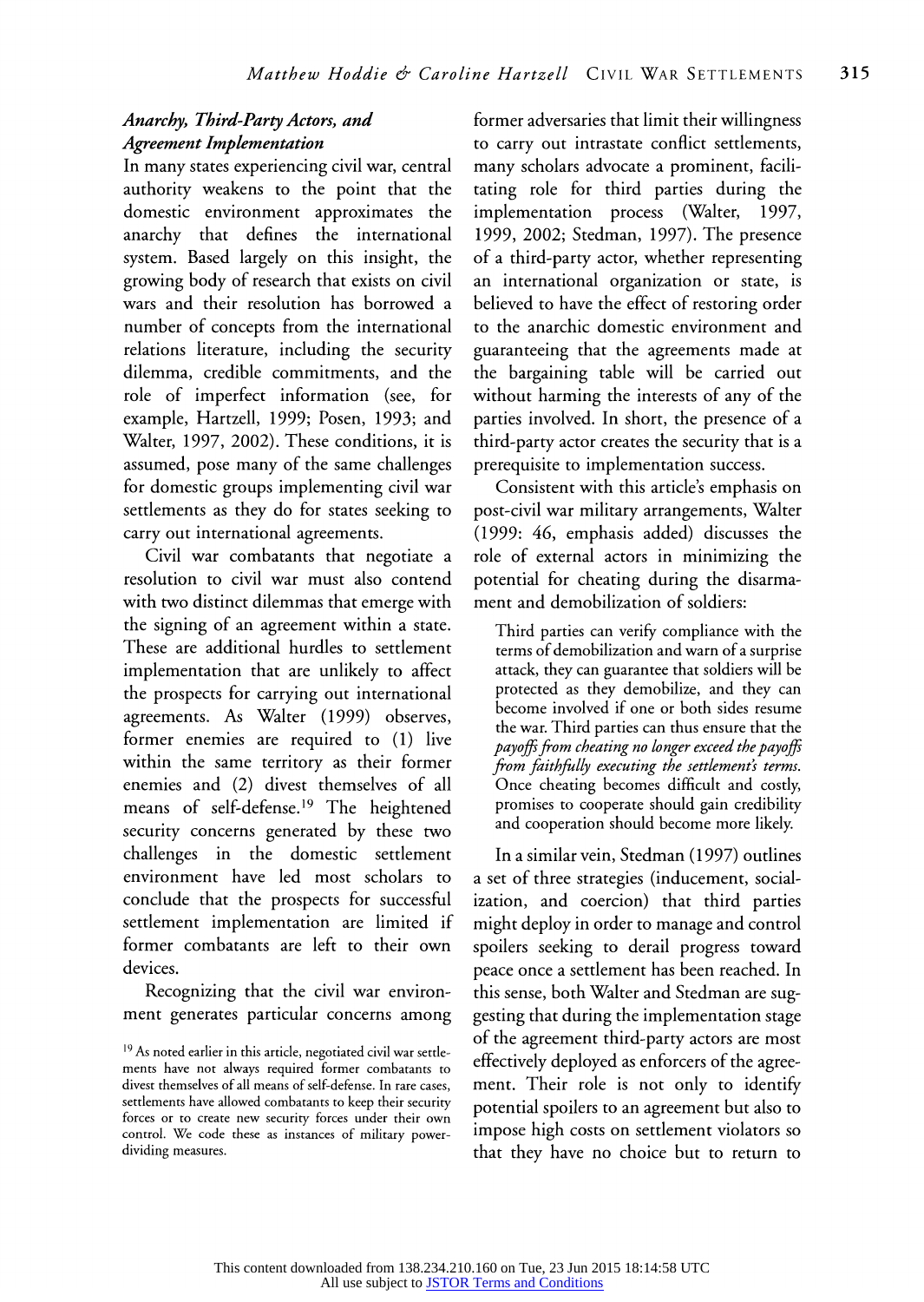**behaviors consistent with the original compromise.20** 

**We share Walter and Stedman's view that third-party actors have a potentially important role to play in facilitating agreement implementation. Yet our perspective diverges from that offered in their studies in two respects. First, we think it is significant to note that there are instances in which a negotiated accord has been implemented and peace has endured even in the absence of third-party enforcement. Examples of such successes considered in this study include the resolved conflicts in both South Africa and the Philippines. This suggests that the absence of third-party enforcement is not consistently the crucial prerequisite to the establishing and maintenance of peace. Second, given our understanding of peace processes as taking the form of a set of signals between former adversaries, we consider it problematic to have third-party actors defend the agreement against spoilers. Our concern with this policy prescription is that it has the potential to mask the intentions behind the actions of parties to the agreement. In other words, the presence of a thirdparty force acting as agreement enforcer will often mean that parties to the settlement will not have the opportunity to assess whether behavior consistent with the signed agreement is based on a genuine desire for peace or simply expedient behavior intended to placate the interested third parties.** 

**<sup>20</sup>Walter (2002: 24-26) specifically discounts the role that costly signals made between former adversaries may play in resolving civil conflicts, suggesting instead that third-party enforcers provide the most assured path to peace. Her skepticism about the value of signals made between former adversaries is largely based on a belief that groups have a limited capacity to monitor and verify settlement compliance by their competitors. Yet it seems unwarranted to suggest that costly signals between former adversaries and the efforts of third-party enforcers are mutually exclusive mechanisms for encouraging stability in states emerging from civil war. Third-party actors may serve a valuable function as their efforts to monitor and verify implementation efforts amplify the costly signals made at this stage of the process.** 

**Because actions with the potential to serve as signals of conciliatory behavior are likely to be discounted if they are perceived as a reaction to the demands of a third-party enforcer, the establishing of trust among former combatants becomes less probable and peace may prove less durable once the external actor leaves the scene. In this sense, we believe that the most appropriate role for third-party actors is simply that of an intermediary between former combatants that communicates its findings as it monitors and verifies progress toward implementation.21 Indications that a third party has the intention of enforcing an agreement mean that the value of the signal that comes with implementation is lost.22** 

# **Levels of Development and Agreement Implementation**

**In a study of the resolution of post-World War II civil wars, Doyle & Sambanis (2000) find a positive association between higher levels of economic development and the maintenance of peace. The reasons Doyle & Sambanis (2000: 785) believe that this association exists are most plainly stated as a hypothesis: 'More developed economies with lower levels of poverty should be both better able to rebuild after war and less susceptible to wars stemming from economic grievance.'** 

**This article's perspective on peace processes taking the form of mutual signals of conciliatory intent offers a different explanation for why more economically developed states emerging from bargained settlements to civil war may enjoy greater success in maintaining peace. The financial resources of** 

**<sup>21</sup>This view regarding the role of third-party actors as monitoring rather than forcing compliance is articulated in Stedman & Rothchild (1996).** 

**<sup>22</sup>We are suggesting that third parties limit their actions to observers of agreement implementation, but this would not prohibit them from taking a more active role and intervening if parties engaged in large-scale acts of violence. Once mass violence has emerged, the issue of whether costly signals of conciliatory intent have been made by parties to the agreement is obviously no longer relevant.**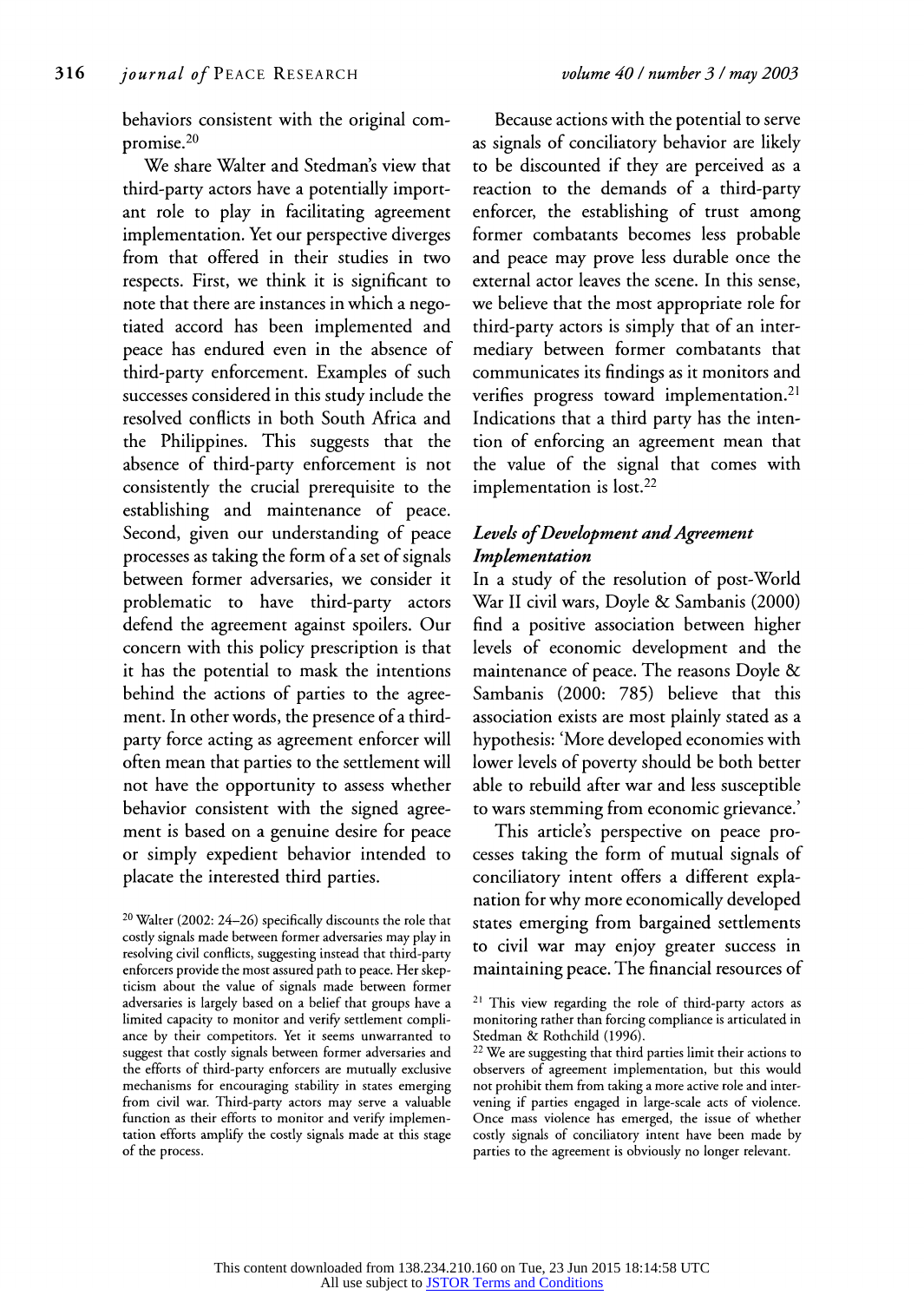

**Figure 1. Postwar Life Expectancy and Implementation of Military Power-Sharing or Power-Dividing Provisions to Civil War Settlements** 

Key to data points: Cases of failed implementation - Rwanda (RWA90-93), Sierra Leone (SAL92-96), Cambodia (CAM70-91), and **Azerbaijan (AZB90-94). Cases of partial implementation - Chad (CHD89-96), Angola (ANG89-91), Angola (ANG92-94), and Lebanon (LEB75-89). Cases of full implementation - Mozambique (MOZ82-92), Nicaragua (NIC81-89), South Africa (SAF83-91), Bosnia (BOS92-95), El Salvador (ELS79-92), Chechnya (CHE94-96), Philippines (PHI72-96), Georgia, South Ossetia (GSO089-92).** 

**wealthier states give the participants in peace processes of those countries a greater capacity to implement the programs first outlined in peace settlements. De Soto & del Castillo (1994) note that the costs of implementing a peace settlement can often prove overwhelming to a developing state. De Soto & del Castillo (1994: 72) calculate the costs for implementing the Salvadoran accords for a single year in the following terms:** 

**For 1993 alone, El Salvador needed about \$250 million to reintegrate ex-combatants into society (through purchase of land, agricultural credit, housing, credit for small enterprises, pensions for the disabled, etc.) and to promote democratic institutions (National Civil Police, National Public Security Academy, human-rights activities, and activities related to the coming elections).** 

**This suggests that countries need substantial financial resources to implement peace settlements. As a result, participants in peace**  **processes within countries with greater levels of wealth often have an advantaged ability to offer the conciliatory signals associated with faithful agreement implementation that tend to foster a durable peace.** 

**Figure 1 offers support for the claim that higher levels of economic development are associated with a greater capacity to implement the military power-sharing or dividing aspects of settlements. Using life expectancy following the end of the war as a proxy measure of development, the figure indicates that among the 16 cases with settlement provisions for the sharing or dividing of military power there is an approximate relationship between economic development and implementation success.23 Most strikingly,** 

**<sup>23</sup>Data for postwar life expectancy collected from the Doyle & Sambanis (2000) dataset used in their article 'International Peacebuilding: A Theoretical and Quantitative Analysis'. Data available at http://www.worldbank. org/research/conflict/papers/peacebuilding/.**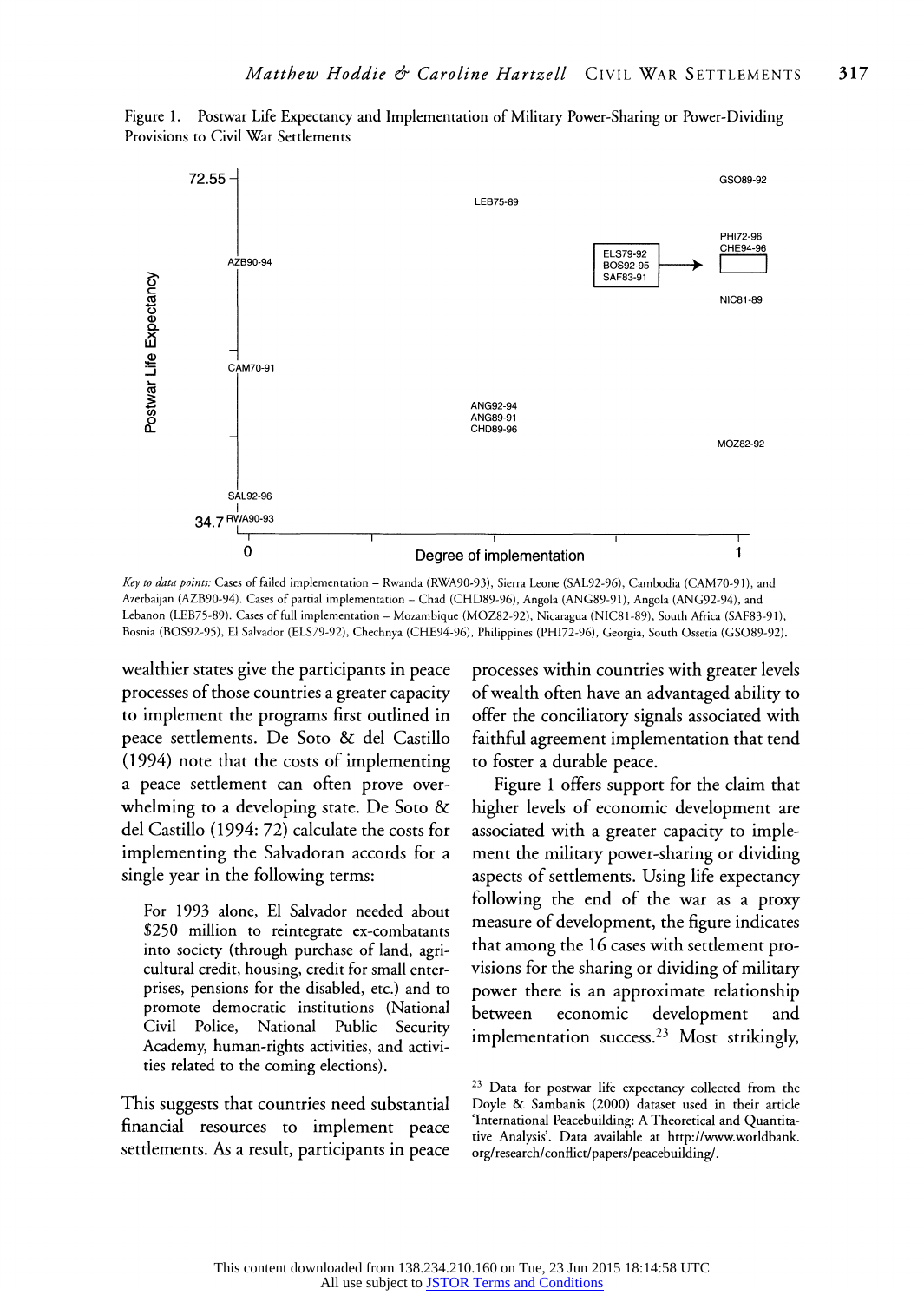**the figure demonstrates that two of the four cases of complete implementation failure are among the poorest states included in our dataset: Rwanda and Sierra Leone.** 

**Because signals of conciliation associated with agreement implementation are often costly, states undergoing the transition from civil conflict to peace should have ready access to international assistance that would facilitate their meeting the expectations outlined in the settlement. Without such assistance, the failure to carry out settlement provisions as a result of resource scarcity carries the risk of being misperceived as an act of bad faith by former adversaries and has the potential to reignite hostilities.** 

### **Conclusions**

**This article offers two contributions to the growing literature on the processes associated with the resolution of civil wars. First, this study develops a theory to explain why settlement implementation is important for building an enduring peace in states emerging from violent civil conflict via negotiated settlement. By implementing the provisions of an agreement, leaders of the compromising groups are unambiguously signaling their genuine commitment to peace. These signals are understood to be credible because they are associated with heavy costs to the implementing parties in terms of both an immediate loss of political power vis-a-vis their competitors in the war and the likely loss of support among the more militant members of their own groups. We believe that it is the willingness to endure these costs in an effort to demonstrate a preference for stability that allows former antagonists to surmount security concerns and move toward a self-sustaining peace.** 

**A second contribution of this study concerns its methodology. This article is among a very few to undertake a systematic, cross-national examination of the effect that**  **implementation has on settlement durability. Although case studies of agreement implementation have helped to identify particular characteristics of the implementation process as well as challenges associated with fulfilling settlement obligations, this literature has yet to develop generalizable theories regarding the peace process. The findings of this study suggest that future cross-national research should prove a valuable enterprise in efforts to further develop theories concerning the peaceful and durable resolution of civil wars.** 

#### **References**

- **Atlas, Pierre M. & Roy Licklider, 1999. 'Conflict Among Former Allies After Civil War Settlements: Sudan, Zimbabwe, Chad, and Lebanon', Journal of Peace Research 36(1): 35-54.**
- **Cousens, Elizabeth M.; Chetan Kumar & Karin Wermester, eds, 2001. Peacebuilding as Politics: Cultivating Peace in Fragile Societies. Boulder, CO: Lynne Rienner.**
- **de Soto, Alvaro & Graciana del Castillo, 1994. 'Obstacles to Peacebuilding', Foreign Policy 94 (Spring): 69-74.**
- **de Soto, Alvaro & Graciana del Castillo, 1995. 'Implementation of Comprehensive Peace Agreements: Staying the Course in El Salvador', Global Governance 1(2): 189-203.**
- **Doyle, Michael W. & Nicholas Sambanis, 2000. 'International Peacebuilding: A Theoretical and Quantitative Analysis', American Political Science Review 94(4): 779-801.**
- **Eckstein, Harry, 1975. 'Case Study and Theory in Political Science', in Fred I. Greenstein & Nelson W. Polsby, eds, Handbook of Political Science, Volume 1, Political Science Scope and Theory. Reading, MA: Addison Wesley (79-138).**
- **Enterline, Andrew J. & Dylan Balch-Lindsay, 2001. 'By Sword or by Signature? A Competing Risks Approach to the Civil War Process, 1820-1992', available at http://www.psci. unt.edu/enterline/Working%20Papers/BySw ordOrBySignature.pdf.**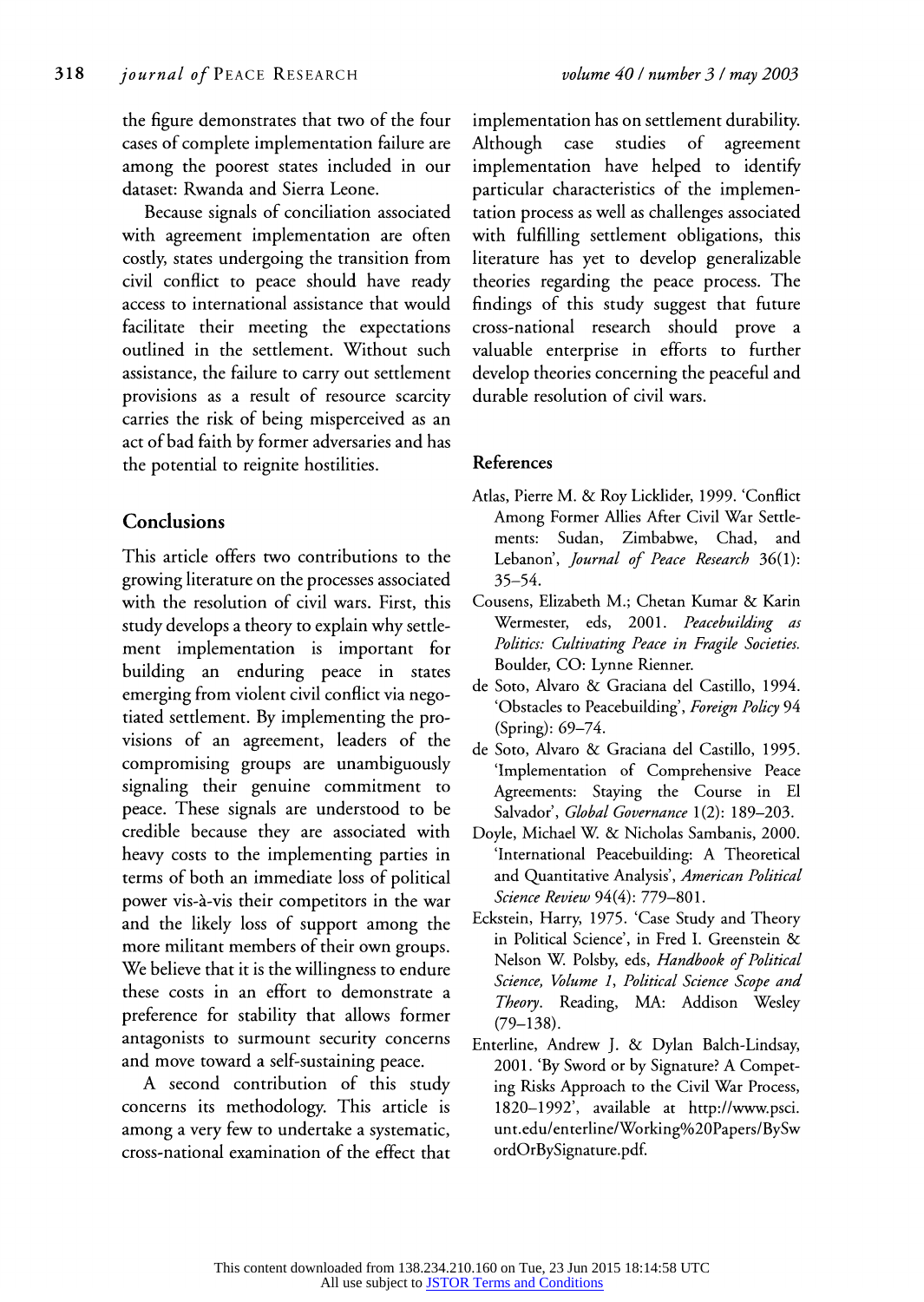- **Fearon, James D., 1994. 'Signaling Versus the Balance of Power and Interests: An Empirical Test of a Crisis Bargaining Model', Journal of Conflict Resolution 38(2): 236-269.**
- **Fearon, James D., 1997. 'Signaling Foreign Policy Interests: Tying Hands Versus Sinking Costs', Journal of Conflict Resolution 41(1): 68-90.**
- **Fortna, Page, 2002. 'Does Peacekeeping Keep Peace? And If So, How?', paper presented at the American Political Science Association Annual Meeting, Boston, MA, 29 August-1 September.**
- **Hampson, Fen Osler, 1996. Nurturing Peace: Why Peace Settlements Succeed or Fail. Washington, DC: United States Institute of Peace Press.**
- **Hartzell, Caroline A., 1999. 'Explaining the Stability of Negotiated Settlements to Intrastate Wars', Journal of Conflict Resolution 43(1): 3-22.**
- **Hartzell, Caroline & Matthew Hoddie, 2003. 'Institutionalizing Peace: Power Sharing and Post-Civil War Conflict Management', American Journal of Political Science 47(2): 318-332.**
- **Hartzell, Caroline; Matthew Hoddie & Donald Rothchild, 2001. 'Stabilizing the Peace After Civil War: An Investigation of Some Key Variables', International Organization 55(1): 183-208.**
- **International Institute for Strategic Studies. The Military Balance, annual editions. London: IISS.**
- **International Institute for Strategic Studies. Strategic Survey, annual editions. London: IISS.**
- **Jackman, Robert W., 1985. 'Cross-National Statistical Research and the Study of Comparative Politics', American Journal of Political Science 29(1): 161-182.**
- **King, Gary; Robert 0. Keohane & Sidney Verba, 1994. Designing Social Inquiry: Scientific Inference in Qualitative Research. Princeton, NJ: Princeton University Press.**
- **Leeds, Brett Ashley, 1999. 'Domestic Political Institutions, Credible Commitments, and International Cooperation', American Journal of Political Science 43(4): 979-1002.**
- **Lieberson, Stanley, 1991. 'Small N's and Big Conclusions: An Examination of the Reason-**

**ing in Comparative Studies Based on a Small Number of Cases', Social Forces 70(2): 307-320.** 

- **Lijphart, Arend, 1971. 'Comparative Politics and the Comparative Method', American Political Science Review 65(3): 682-698.**
- **Lijphart, Arend, 1975. 'The Comparable-Cases Strategy in Comparative Research', Comparative Political Studies 8(2): 158-177.**
- **Mason, T. David; Joseph P. Weingarten, Jr. & Patrick J. Fett, 1999. 'Win, Lose, or Draw: Predicting the Outcome of Civil Wars', Political Research Quarterly 52(2): 239-268.**
- **Posen, Barry, 1993. 'The Security Dilemma and Ethnic Conflict', Survival 35(1): 27-47.**
- **Putnam, Robert, 1988. 'Diplomacy and Domestic Politics: The Logic of Two-Level Games', International Organization 42(3): 427-460.**
- **Singer, Marshall R., 1991. 'Prospects for Conflict Management in the Sri Lankan Ethnic Crisis', in Joseph V. Montville, ed., Conflict and Peacemaking in Multiethnic Societies. New York: Lexington (259-286).**
- **Small, Melvin & J. David Singer, 1982. Resort to Arms: International and Civil Wars, 1816-1980. Beverly Hills, CA: Sage.**
- **Smelser, Neil, 1973. 'The Methodology of Comparative Analysis', in Donald Warwich & Samuel Osherson, eds, Comparative Research Methods. Englewood Cliffs, NJ: Prentice Hall (42-86).**
- **Stedman, Stephen John, 1997. 'Spoiler Problems in Peace Processes', International Security 22(2): 5-53.**
- **Stedman, Stephen John, 2001. 'International Implementation of Peace Agreements in Civil Wars: Findings from a Study of Sixteen Cases', in Chester A. Crocker, Fen Osler Hampson & Pamela Aall, eds, Turbulent Peace: The Challenges of Managing International Conflict. Washington, DC: United States Institute of Peace Press (737-752).**
- **Stedman, Stephen John & Donald Rothchild, 1996. 'Peace Operations: From Short-Term to Long-Term Commitment', International Peacekeeping 3(2): 17-35.**
- **Stedman, Stephen John; Donald Rothchild & Elizabeth M. Cousens, eds, 2002. Ending Civil Wars: The Implementation of Peace**